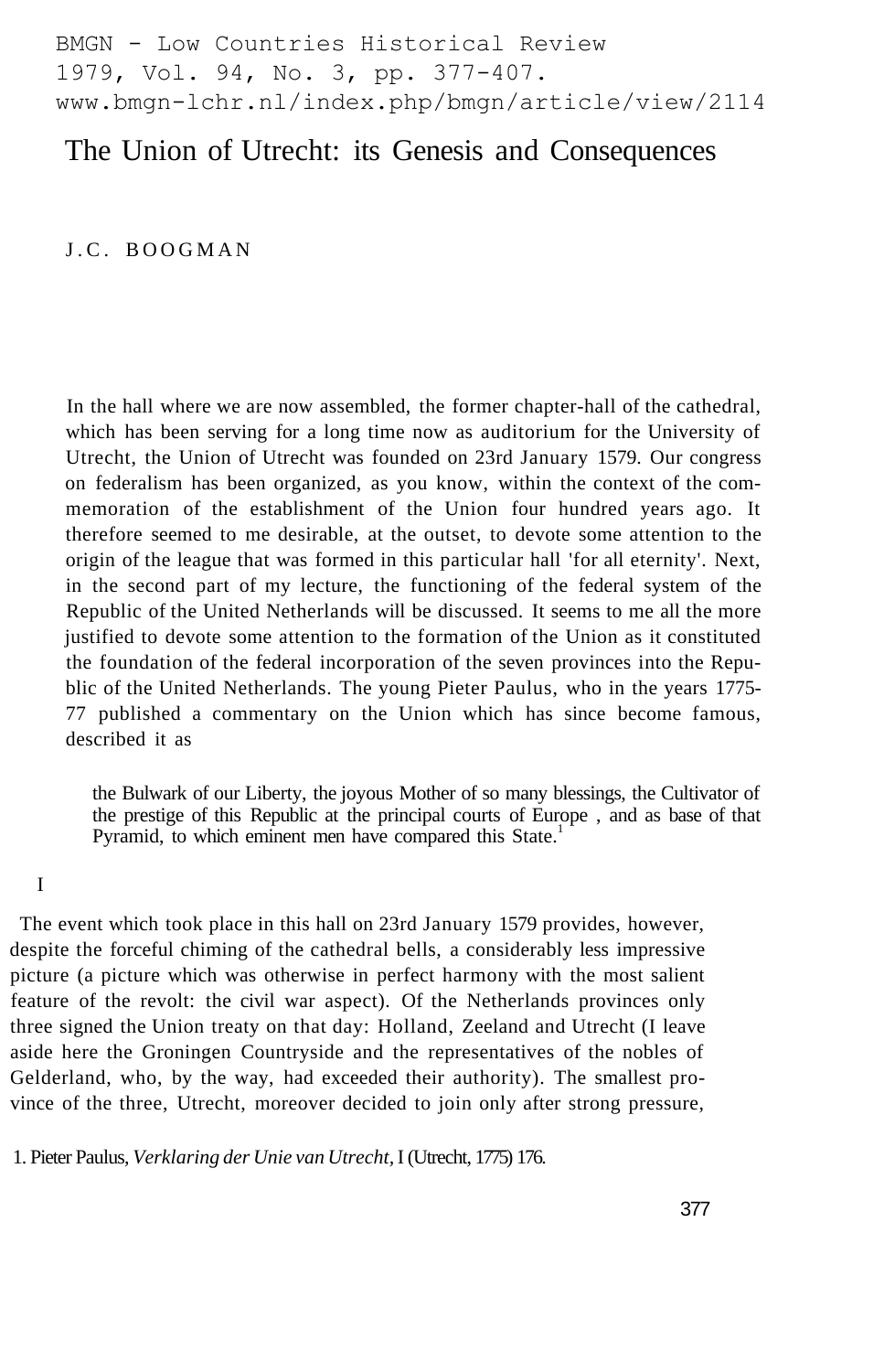whereby violence was not eschewed (the city of Amersfoort, which continued to oppose the Union, had to be conquered weeks later (in March) by military force). Thus there were but two provinces - Holland and the closely aligned Zeeland which signed the Union treaty *con amore* four hundred years ago. Particularly the maritime province of Holland assumed a key position in the formation and later consolidation of the Union (it was not without good reason that people in Gelderland spoke of the 'Hollandsche' Union). It therefore seems to me desirable to take a closer look at the situation in Holland.

The revolt against the Spanish regime which in 1572 got under way in Holland and Zeeland after the conquest of Den Briel was certainly no spontaneous popular revolt. Besides to the prestige of the prince of Orange, who was recognized as stadtholder again in July and the intense loathing of the Spanish soldiery, who regarded all Dutchmen whether roman catholic or protestant, as heretical scum, the success of the rebellious movement must, in large measure, be attributed to the actions of the vehemently anti-catholic *watergeuzen* (sea-beggars) and to the return of the protestant exiles, who collectively formed the hard core of the resistance (to the bitter end) against the tyranny of the duke of Alva. The economic situation, too, was a factor of importance in this crisis. As a result of the stagnation of shipping and trade the material plight of the lower classes of the population became so desperate that many from these milieux opted, in the hope of a better future, for the side of the activists.

Particularly interesting was the attitude of the political elite, the regents, recruited from the upper layer of the dominant Holland merchant and entrepreneurial class. Also after the capture of Den Briel their loyalty to the legitimate authorities initially left nothing to be desired. Thus they vigorously supported the king's stadtholder, the count of Bossu, in the taking of military measures against the 'pirates' (the sea-beggars).

When in the following months the prospects for the revolt, however, appeared to be exceedingly favourable (it was expected that France would declare war on Spain) the majority of them, bowing to the revolutionary conditions, joined.<sup>2</sup> The majority of the Holland regents were not only able to maintain themselves in office but they were also able to strengthen their position of power in the county considerably, especially after they had succeeded, with the assistance of the prince of Orange, in bringing the recalcitrant sea-beggars within the legitimate provincial jurisdiction in January  $1573$ .<sup>3</sup> In the Estates of Holland controlled by them henceforth rested not only the legislative power but also a large measure of

<sup>2.</sup> Cf. J.C. Boogman, 'De overgang van Gouda, Dordrecht, Leiden en Delft in de zomer van het jaar 1572', *Tijdschrift voor Geschiedenis,* LVII (1942).

<sup>3.</sup> Many Hollanders were indeed also of the opinion that the sea-beggars were too much Netherlands minded and too little pro-Holland in their sentiments.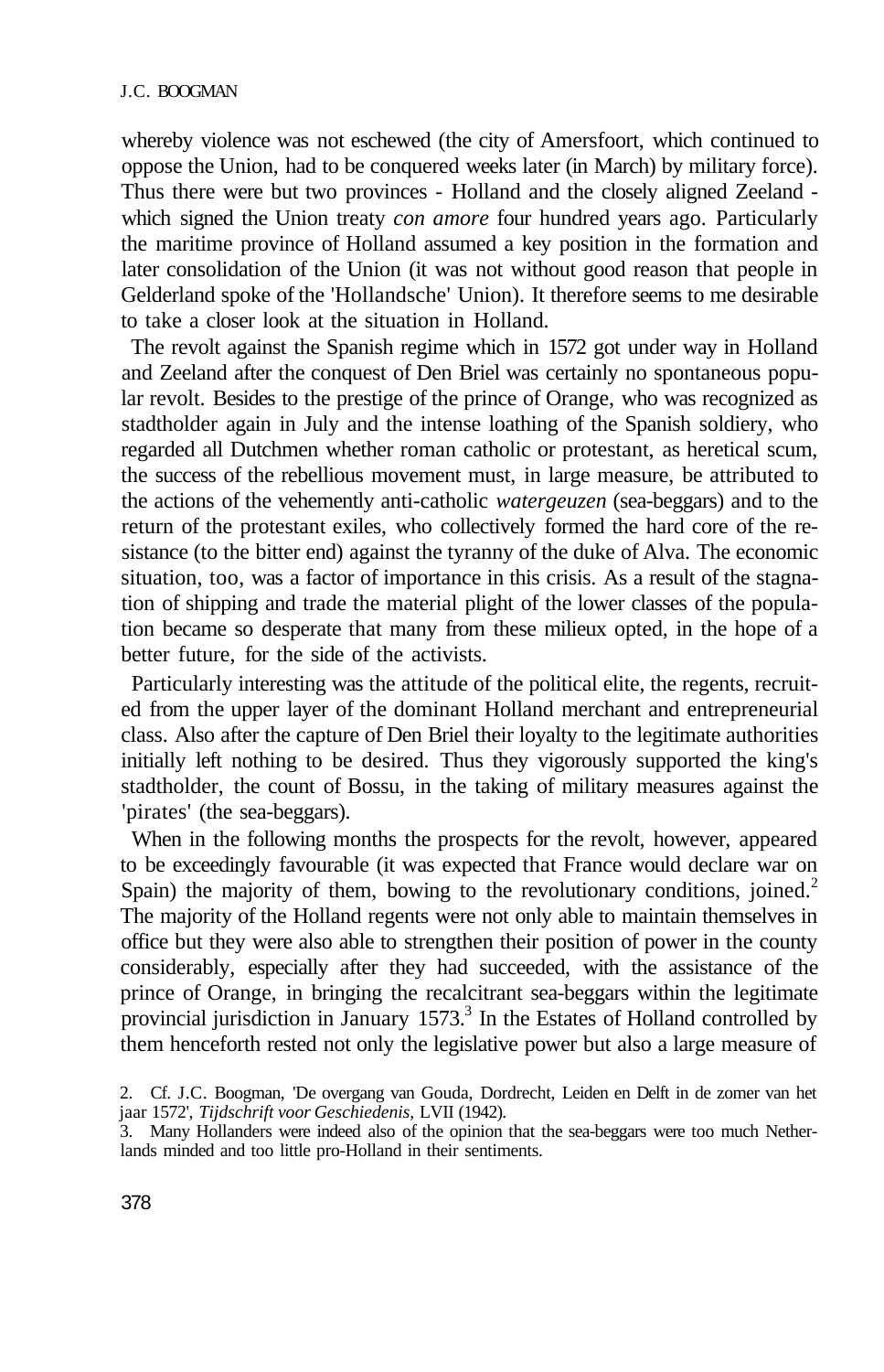the executive power of the province. There is therefore no doubt that the Holland regent class, which would moreover put an end some years later to the political influence of the guilds and the civic militias, was the principal beneficiary of the revolt.

The life and death struggle against the Spanish enemy had disastrous consequences for the catholics, who were suspected of colluding with this enemy. In the spring of 1573 the Estates of Holland prohibited the public worship of roman catholicism (freedom of conscience was otherwise maintained). Did that mean their conversion to orthodox calvinism? This question must certainly be answered in the negative. The Holland regents should largely be classed with the fairly numerous grouping which voiced objections to both the rigid contra-reformatory catholicism according to the model of Trent and the strict calvinism of Geneva.<sup>4</sup> Especially as a result of the enormous pressure of the political conditions the greater part of the Holland political elite opted for protestantism in 1573. The religious system which many regents had in mind was that of a broad protestant national Church, not too rigid in matters of dogma, closely aligned with the State and thus subject to government supervision. It is quite plausible that it was above all the Church of England which served as model in this regard. Those in authority in Holland aspired to some form of 'nationalization' of the Church rather than its calvinization. Their attitude towards this question was certainly to a large extent determined by the then almost universally accepted conviction that the co-existence of several Churches within one State could not but have disastrous consequences, particularly in the political sphere. Some decades later (1616) Hugo Grotius would point admonishingly in this regard to

the dissolution of the unity of the State, hostility of province against province, hatred of Cities for Cities, factions within the Cities themselves, yea, partisanship even right within the homes.

The political elite in Holland revealed themselves, in the crisis years of 1572 and 1573, as masters in the art of compromise and accommodation. Under the influence of the powerful Holland regent and merchant class a strong tendency towards compromise and accommodation, an often amazing virtuosity in the effecting of compromises, would later in the Dutch Republic become a characteristic feature of the entire political system. This time-honoured Holland virtue or vice (if you prefer to polarize) would in any event still continue to be held in high regard long after the demise of that remarkable old Republic 'of persuasion' - even right up to the 1960s.

<sup>4.</sup> J.J. Woltjer has in particular drawn the attention to this middle group. See especially his *Friesland in Hervormingstijd* (Leiden, 1962). See also Boogman, 'De overgang', 111.

<sup>5.</sup> Cf. G. Brandt, *Historie der Reformatie,* II (Amsterdam, 1674) 345 ff.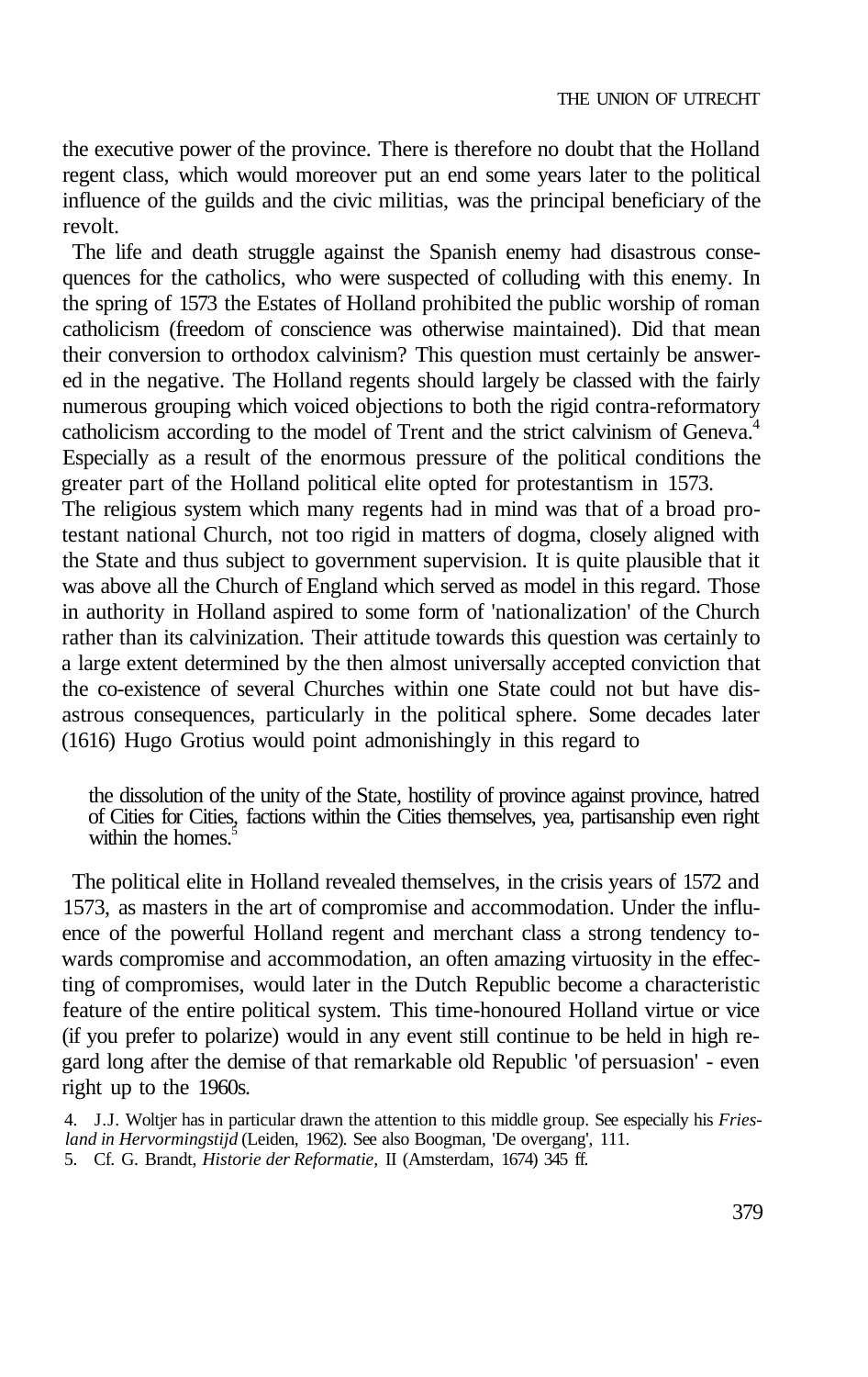To the Netherlands resistance movement against the Spanish government system, new, highly promising perspectives seemed to open in 1576 when the survival of Spanish rule in the Netherlands appeared to be seriously threatened by the sudden death of Governor-General Requesens and a large-scale mutiny by the badly-paid, half-famished Spanish soldiers. The prince of Orange, of course, profited immensely from these circumstances. The Pacification of Ghent, the peace concluded on 8th November between, on the one hand, the rebellious provinces of Holland and Zeeland and the remaining, up to that time loyal royalist provinces on the other, constituted a great triumph to him. Indeed his political ideal was directed above all towards the unity of the Netherlands and their common struggle against the Spaniards. In terms of the agreement concluded in Ghent all Netherlands provinces would henceforth co-operate closely in order to achieve a two-fold aim: maintenance of the privileges (that is to say, rejection of royal absolutism) and the driving out of the Spanish soldiery. On the question of religion a definitive accord would later, after the expulsion of the Spanish troops, be reached by an extraordinary meeting of the States General, which was composed of the representatives of the provinces. Until that time the edicts against the heretics, the protestants, would remain suspended. That, therefore, meant the acceptance, at least the provisional acceptance, of the principle of freedom of conscience. In Holland and Zeeland the situation with regard to religious matters would for the time being remain unchanged. The Reformed (calvinist) Church therefore continued to enjoy its monopoly there. In all other provinces the absolute power of roman catholicism was, however, to remain intact.<sup>6</sup>

A logical consequence of the Pacification of Ghent, which was not recognized by the king, was the formation in Brussels the following year of a General Union of all Netherlands provinces. Of this General Union system William of Orange was to become not only the inspiration but also the actual leader. This Union, however, turned out to be a complete failure. The corporate sense at the local and provincial levels proved to prevail so absolutely over the general Netherlands national consciousness that in practice very little came of the decisions and initiatives taken by the central government in Brussels.<sup>7</sup> That provincialism is certainly quite understandable and therefore should not be disqualified as particularism. In the sixteenth century, too, the burgundian or, if you like, Netherlands 'State' indeed still largely exhibited the character of a personal union of small highly independent States. If, as we know, the later Dutch Republic was to find itself in a complete impasse in the eighteenth century as a result of the predominance of

<sup>6.</sup> Cf. M. Baelde, 'The Pacification of Ghent in 1576: Hope and Uncertainty in the Netherlands', *The Low Countries History Yearbook 1978* (The Hague, 1979) 1-17.

<sup>7.</sup> Cf. Guy Malengreau, *L'esprit particulariste et la révolution des Pays-Bas au XVIe siècle, 1578- 1584* (Louvain, 1936).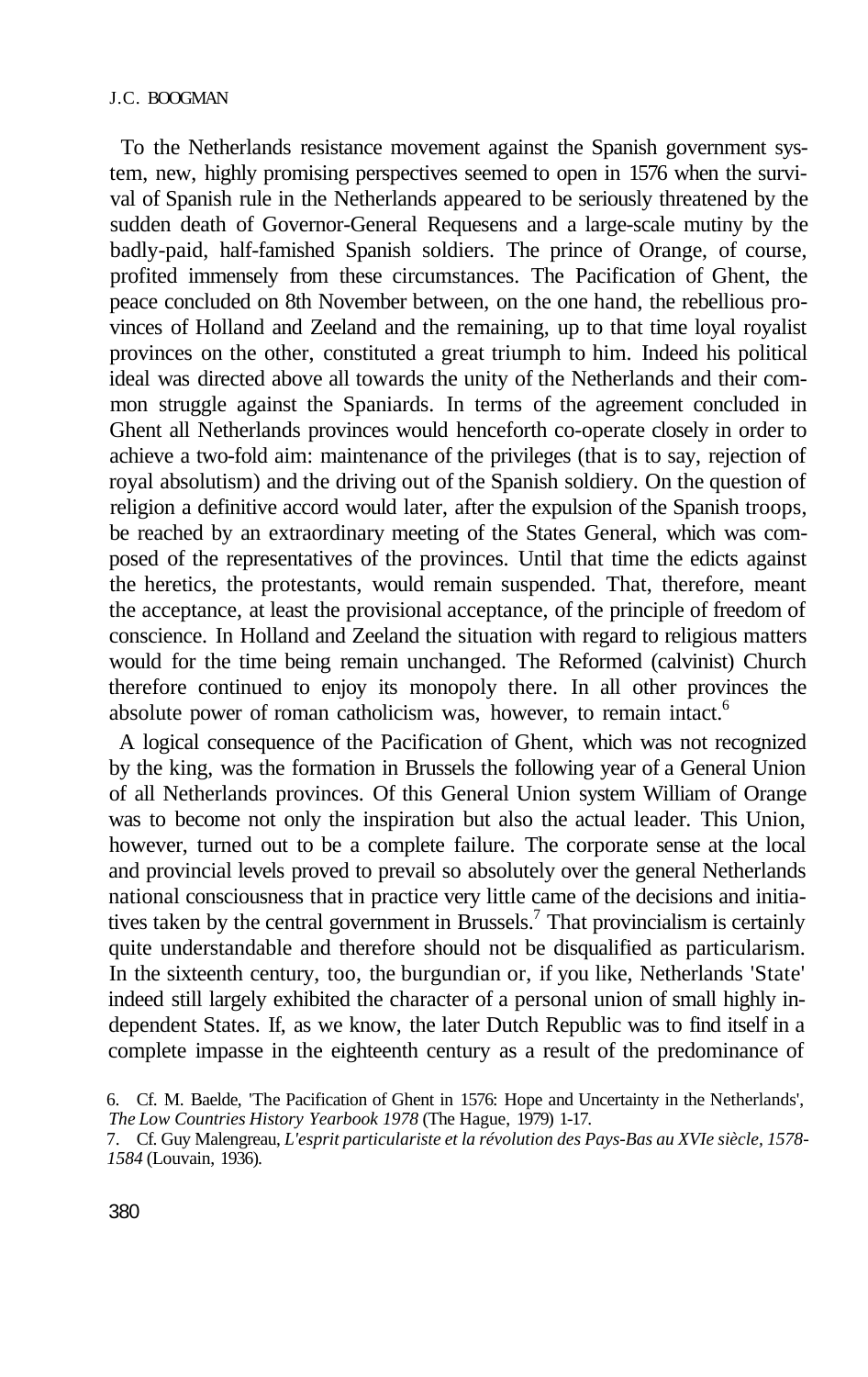provincial interests, then we have to realize that the General Union of two centuries before could not have been viable - except in extremely favourable circumstances.

William of Orange and his supporters, however, had to cope with extremely unfavourable circumstances. Here we have above all to think of the religious antagonisms, which after the Pacification continuously escalated in virtually all provinces outside Holland and Zeeland and here and there even assumed the character of a religious war. The fact of the matter is that the calvinists and their adherents were more and more openly and purposefully bent on letting what they termed the 'true Christian faith' take the place of what they called 'papal idolatry'. In many cities in the South they were able to achieve substantial successes, thanks especially to their co-operation with the guilds which were already so powerful there and which tried to strengthen their position of power at the expense of the *poorterij,* the more prominent citizens. Particularly in the Flemish capital, Ghent, the calvinist and democratic guild tendencies proved to be virtually indissolubly linked. In the same city, which increasingly came to control the political situation in the whole of the county of Flanders, it turned out that often very rough conditions prevailed. The calvinist minority (perhaps 30 per cent of the population), which was able to control the armed force, terrorized the catholics there and robbed them of their churches.<sup>8</sup>

A reaction from the side of the catholics, who were moreover more conservative in outlook, was of course inevitable. They rightly argued that the fanatical actions of the calvinists were totally at variance with the Pacification of Ghent. Particularly in the Walloon provinces, Artois, Hainaut and Walloon Flanders, where a catholic, conservative nobility called the tune, the calvinist violations of the Ghent accord were abhorred. In the autumn of 1578 it even came to the outbreak of a formal civil war, in which Walloon and Ghent troops were arrayed one against another. In this civil war there was moreover manifested an unmistakable class contradiction: the (largely Walloon) nobility over against the guild democracy in Ghent and other cities. Alexander Farnese, prince of Parma, the new royal govemor-general, who was no less gifted as political tactician than as general, masterly exploited the antagonisms within the camp of the Dutch rebels. The end of the matter was the voluntary subjection of the Walloon provinces to the authority of the king in May 1579.

William of Orange tried with everything in his power to bridge over the ecclesiastical contradictions in order thus to arrest the process of political disintegration already at work. It would, however, turn out to be a question of fighting a

8. Cf. A. Despretez, *De instauratie der Gentse calvinistische republiek (1577-1579),* Handelingen der Maatschappij voor Geschiedenis en Oudheidkunde te Gent, Nieuwe reeks, XVII (Ghent, 1963).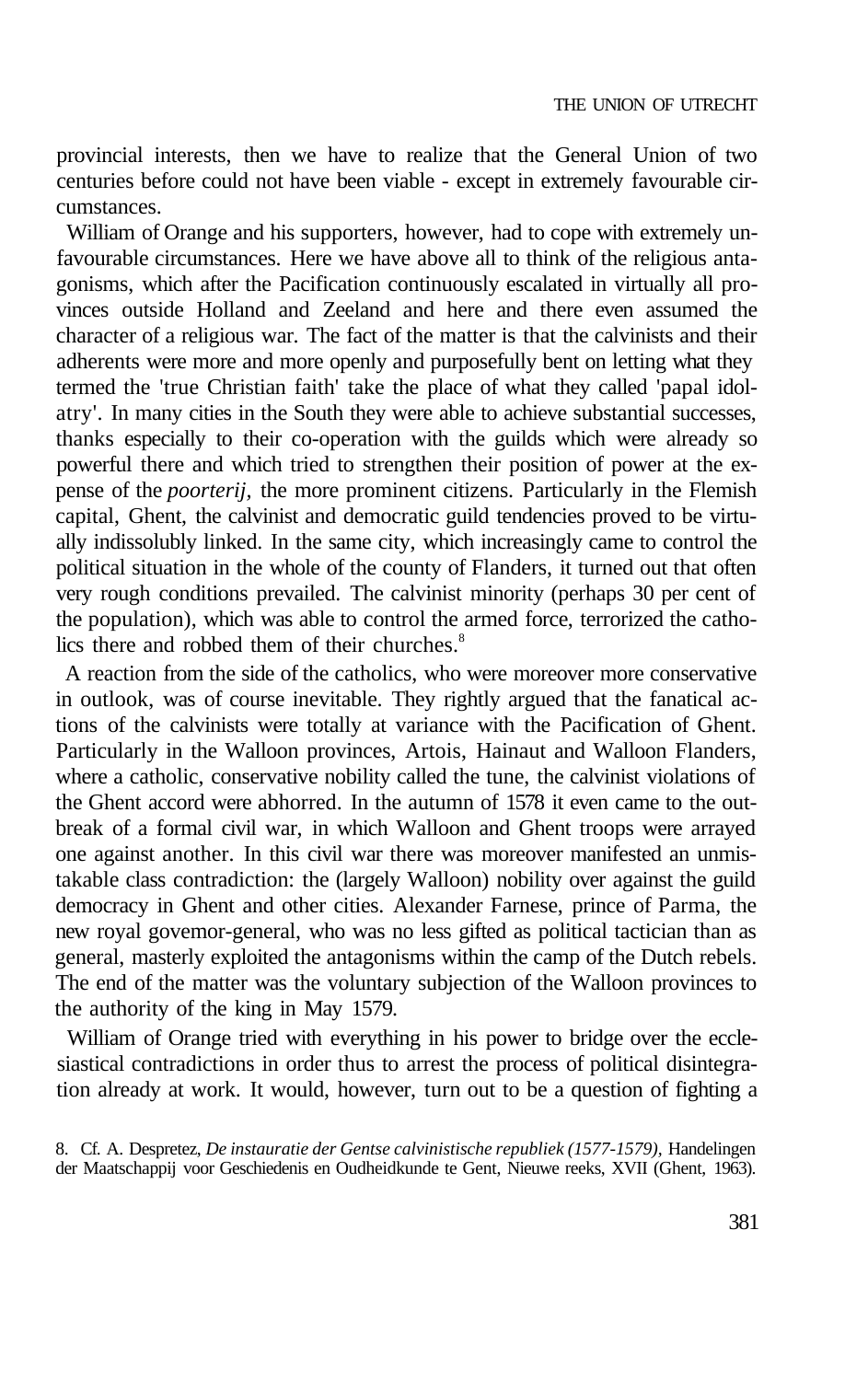losing battle. To the prince of Orange it was very painful that he, with all his pleas for moderation and tolerance, was increasingly forfeiting the confidence of the most militant calvinists. For the support of this grouping, which was the most implacably opposed to the king of Spain and his cohorts, he could by no means afford to lose. Particularly the Ghent calvinists, who had been covertly supported by the prince at the time of their *coup d'état* in 1577, now turned more and more away from the man who (in the words of Dathenus) 'made the State his  $God'$ <sup>9</sup>

The motion concerning religious peace, introduced at the instigation of the prince of Orange in the States General on 8th July 1578, can be regarded as a desperate attempt on the part of the prince to save the national cause by getting the principle of toleration accepted in the matter of public worship. In anticipation of the definitive decision of a general Church convocation, the reformed public worship would be allowed in addition to the roman catholic, and vice versa, in the bigger cities if at least a hundred families were to make a request for it; at the same time the church buildings would be divided fairly between the two denominations. In smaller towns the freedom of public worship could be introduced if the majority of the inhabitants so wished.

I have spoken of a desperate attempt and I therefore make so bold as to doubt whether the prince of Orange, with all his idealism a genuine realist all the same, cherished high hopes for his motion. It was indeed defeated, which, in the light of the opinions prevalent at the time, may by no means be considered as surprising. The Peace of Religion was often used by the calvinists to gain possession of one or more church buildings. If they, however, had sufficient power at their disposal to control the situation, then all churches were seized and requests on the part of the catholics for the implementation of the Peace of Religion were met with refusal. It is quite obvious that by such a line of conduct the united front of the resistance against the Spaniards could not but break up. We need, of course, to reflect, in this regard, that the majority of calvinists were most deeply convinced that God demanded of them to fight with all possible means the roman Church, the realm of the Antichrist. If the revolutionary reformation of the calvinists<sup>10</sup> admittedly served as a disintegrating influence on the one hand, on the other, these very calvinists were as a rule the most fervent and principled resistance fighters. It was, accordingly, in their circles, too, that a supra-provincial, broad Netherlands national feeling was most noticeable.

In Holland and Zeeland the Estates did not in any way whatsoever give the reli-

<sup>9.</sup> Cf. P. Geyl, *Geschiedenis van de Nederlandse Stam,* I (Amsterdam-Antwerp, 1948) 259.

<sup>10.</sup> Cf. H.A. Enno van Gelder, *Revolutionnaire Reformatie - De vestiging van de Gereformeerde Kerk in de Nederlandse gewesten, gedurende de eerste jaren van de Opstand tegen Filips II, 1575-1585*  (Amsterdam, 1943).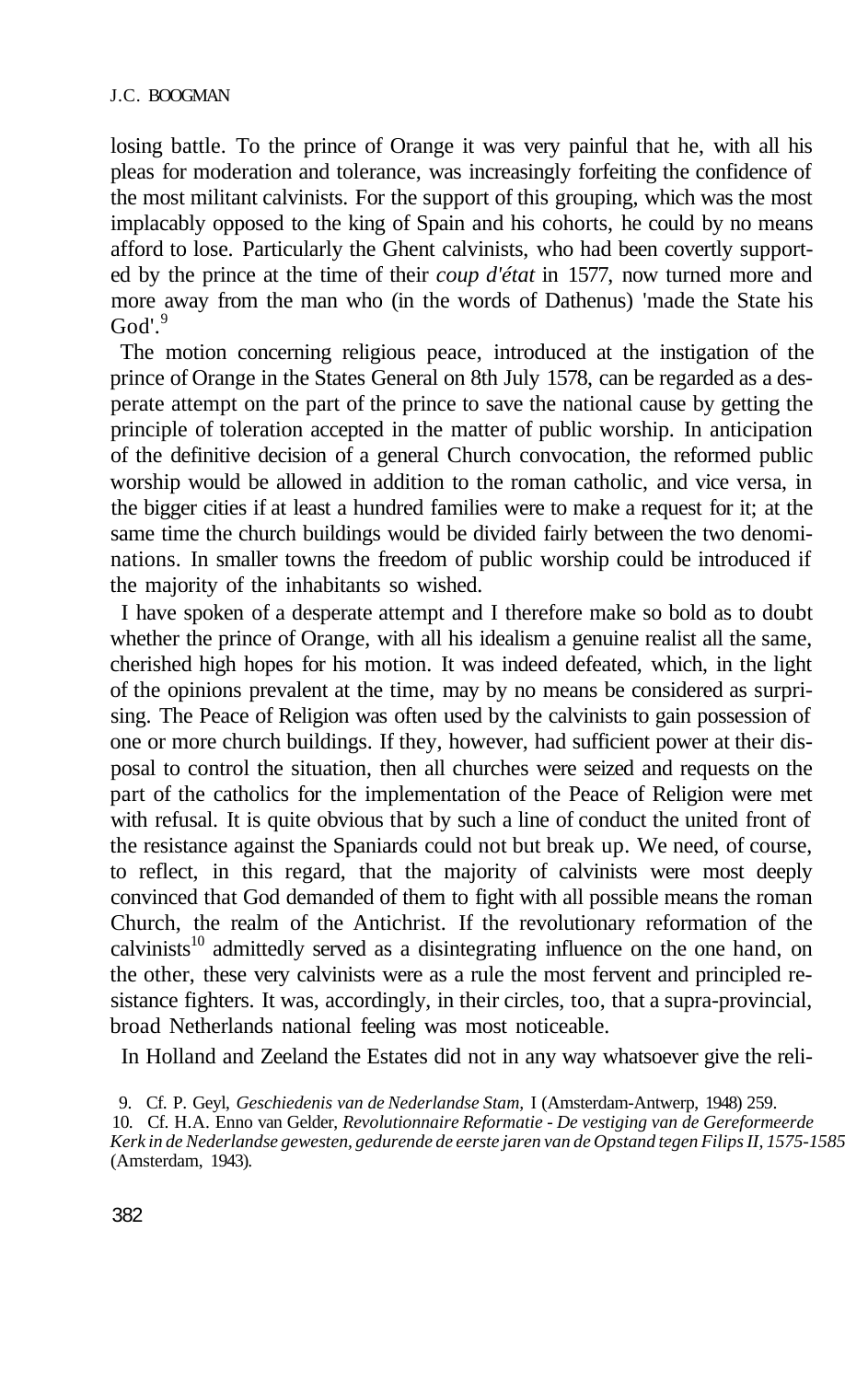gious peace advocated by their stadtholder a chance. The political reasons involved here have already been dealt with above. It goes without saying of course that also in the provinces under catholic control the principle of toleration did not get any chance to take root either. In the catholic view likewise it was not permissible to serve God and the Devil (the toleration of the reformed public worship) at the same time.

Thus the Generality system found itself in a complete crisis at the end of the year 1578. The Walloon political leaders increasingly turned their backs upon the General Union which ignored, according to them, its foundation, the Pacification of Ghent, and which consequently ran the risk of falling into the grip of fanatical heretics such as those in Ghent, where the catholics had become the victims of a calvinist terrorist regime. The risk of the Walloons reconciling themselves with the king, if possible on the basis of the Pacification of Ghent, therefore appeared to be very real indeed. Hardly less real seemed the possibility of other catholic provinces following suit. It was in this context of a revolutionary reformation and a threatening political disintegration that the founding of the Union of Utrecht was to take place. .

Plans to achieve a closer union, a form of co-operation bet ween a few provinces, already date from  $1576$ .<sup>11</sup> In Holland, where the prince of Orange as well as the Estates regarded a military backing in the rear on the east side as highly desirable (partly because of the bitter experiences of 1572), the primary aim was to conclude a military alliance with Gelderland, which with its four large rivers was considered of the greatest importance to the defence of Holland and which accordingly was called Holland's bulwark *(propugnaculum).* In Gelderland and the other eastern and northeastern provinces it turned out that there was, however, very little enthusiasm for being elevated to a military bulwark of the so much wealthier and more powerful province of Holland. Besides, the Estates of these catholic provinces wanted to maintain the *status quo* in religious matters so that they were also on that account opposed to a close relationship with the heretical Holland. Thus the question of a closer union dragged on until the late spring of 1578. The military situation which compelled the eastern provinces to realize how much they were dependent on support from Holland, then forced them to be more accommodating. That situation (the Upper Quarter of Gelderland threatened by Parma and the shipping traffic on the Yssel obstructed because Deventer and Kampen were occupied by royalist troops, who moreover pillaged the surrounding countryside) induced the even so very catholic Gelderland to accept as

<sup>11.</sup> On the genesis of the Closer Union see in particular Leo Delfos, *Die Anfänge der Utrechter Union 1577-1587. Ein Beitrag zur Geschichte der niederländischen Erhebung, insbesondere zu deren Verfassungsgeschichte,* Historische Studiën, Heft 375 (Berlin, 1941).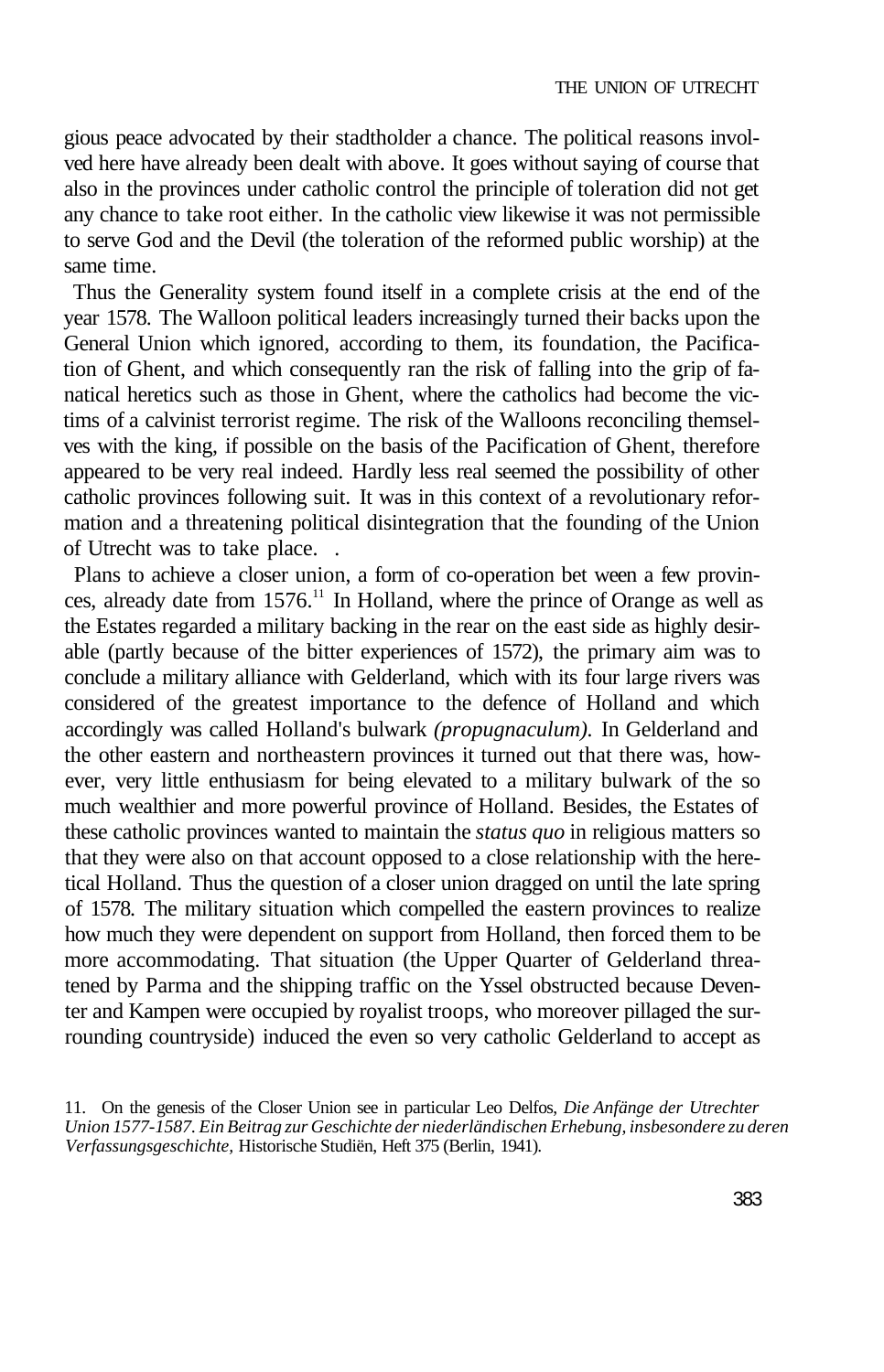stadtholder the calvinist Jan of Nassau, a younger brother of William of Orange. The new stadtholder was to set about the task of realizing a closer union with uncommon verve and energy.

The Nassau count was a somewhat stubborn, dogmatic person who spoke his mind freely and who moreover could at times let himself go uncontrollably. He was furthermore a man of rather strong reformed convictions who more than once exhibited a calvinist crusading mentality. Jan of Nassau had come to Holland in August 1577 so as to support his eldest brother. As a matter of fact he had already incurred heavy financial sacrifices because of his brother's perilous military adventures in 1568 and 1572, which far exceeded the resources of his Nassau territory. Before the prince of Orange departed in September 1577 for the South, where he would become the *de facto* leader of the General Union in Brussels and subsequently in Antwerp, he had made a serious attempt to get his brother Jan, whose character was so different to his own but whom he trusted fully, appointed as his representative in Holland and Zeeland and later possibly in Utrecht as well. The towns of Holland nevertheless did not accede to this wish of their stadtholder. They presumably preferred, in political matters, to look after their own interests and therefore did not have any need whatsoever for a lieutenant-stadtholder. Besides, it is entirely understandable that in the circles of the merchants and regents of Holland a person like Jan of Nassau with his strict calvinist convictions and his German-patriotic views could hardly have been considered *persona grata.<sup>1</sup><sup>2</sup>* Later, in May 1578, Prince William succeeded, however, in having his brother appointed as stadtholder of Gelderland.

With fervent enthusiasm the new stadtholder took up the cudgels in his province for the cause of the revolt and for that of the true faith, two sacred issues in his eyes and moreover linked, according to him, indissolubly to each other. In his catholic province Count Jan acted in fact as an anti-catholic party-leader. Thus in a letter to a supporter he undisguisedly stated that he felt himself in solidarity with 'die Religionsverwanten und welche es mit dem Vaterlandt treulich und wol meinen' (the co-religionists and true patriots).<sup>13</sup> The behaviour of the Nassau leader was not only partisan but often also brusque and high-handed. The court of Gelderland, a veritable hot-bed of pro-Spanish intrigues, he arbitrarily deposed, an unconstitutional act of course. Wherever he was able to, he supported calvinist

13. G. Groen van Prinsterer, ed., *Archives ou Correspondance inédite de la maison d'Orange-Nassau,* prem. sér., VI (Leiden, 1839) 432.

<sup>12.</sup> Cf. Arno Duch, 'Zur Beurteilung der Utrechter Union', *Archiv für Reformations-Geschichte,*  XL1I (1952) 186, 187.

See also A.E.M. Janssen, 'Het verdeelde huis, Prins Willem van Oranje en graaf Jan van Nassau bij de totstandkoming van de Unie van Utrecht', in S. Groeneveld and H.L.Ph. Leeuwenberg, eds., *De Unie van Utrecht. Wording en werking van een verbond en een verbondsacte* (The Hague, 1979).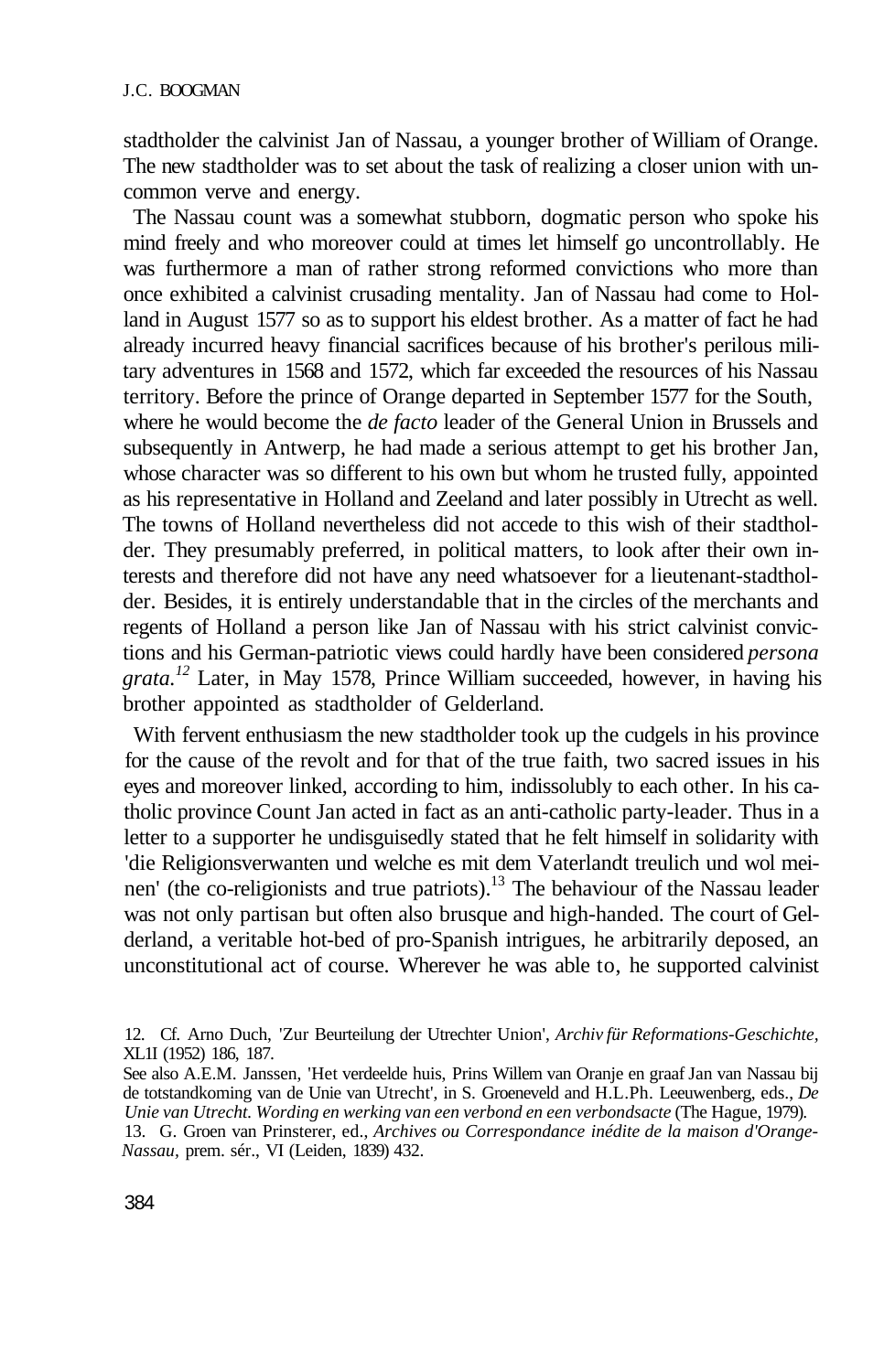attempts to take possession of churches, unlawfully if need be. In this regard he gave free rein to his troops, Holland troops, when they committed acts of violence directed against the catholics. The Estates of Gelderland, overwhelmingly catholic and conservative, did not fail to express their opposition to 'the exorbitant novelties' of their stadtholder. Thus they stubbornly resisted his attempt to introduce the Peace of Religion into Gelderland, whereby they, of course, appealed to the Pacification of Ghent. This continuous reference to the Ghent agreement irritated the easily inflammable stadtholder considerably. In a scene that has since become famous he angrily shouted at the Gelderland representatives at an Estates meeting at Arnhem in September: 'Anoint and rub Yourselves with the Pacification of Ghent'.<sup>14</sup>

With unabated zeal and energy Jan of Nassau worked at the realization of a closer union. In these efforts he met with stubborn opposition not only in Gelderland but in the other eastern and northeastern provinces as well, an opposition directed particularly against his calvinist missionary spirit. But he was, however, never daunted by all this. His plans about union were first of all aimed at the establishment of a closer union between 'contiguous and neighbouring provinces' such as Holland, Zeeland and Utrecht, as well as Gelderland, Overijssel, Drenthe, Friesland and Groningen. In the second place, however, he also had in mind the admission of Brabant and Flanders.<sup>15</sup>

The endeavours of the Gelderland stadtholder to bring about a bigger closer union were shared by his brother and were probably also inspired by him. When in the summer of 1578 the General Union seemed about to fall victim to a disintegration process that could not be arrested, the prince of Orange cherished the hope that the closer union, on whose creation people in the North were working, would be able to serve as a foundation and at the same time as a starting-point for a renewed efficacious General Union. He otherwise kept himself for the most part strictly in the background in order not to give offence, as leader of the General Union, to the Walloons whose separatist tendencies had in any case been strengthened by the rumours about the formation of the heretical closer union in the North.<sup>16</sup>

On the settlement of the equally fundamental as vexed question of religion the prince did indeed try to exert influence. The draft for a union drawn up in consultation with his adherent, the Utrecht *landsadvocaat* (grand pensionary), Floris Thin, entailed a settlement of the religious question in the spirit of the Peace of Religion advocated by him. Neither Jan of Nassau nor the Hollanders and Zee-

16. Cf. Duch, 'Zur Beurteilung', 188.

<sup>14.</sup> Delfos, *Anfänge,* 102.

<sup>15.</sup> *Ibidem,* 93.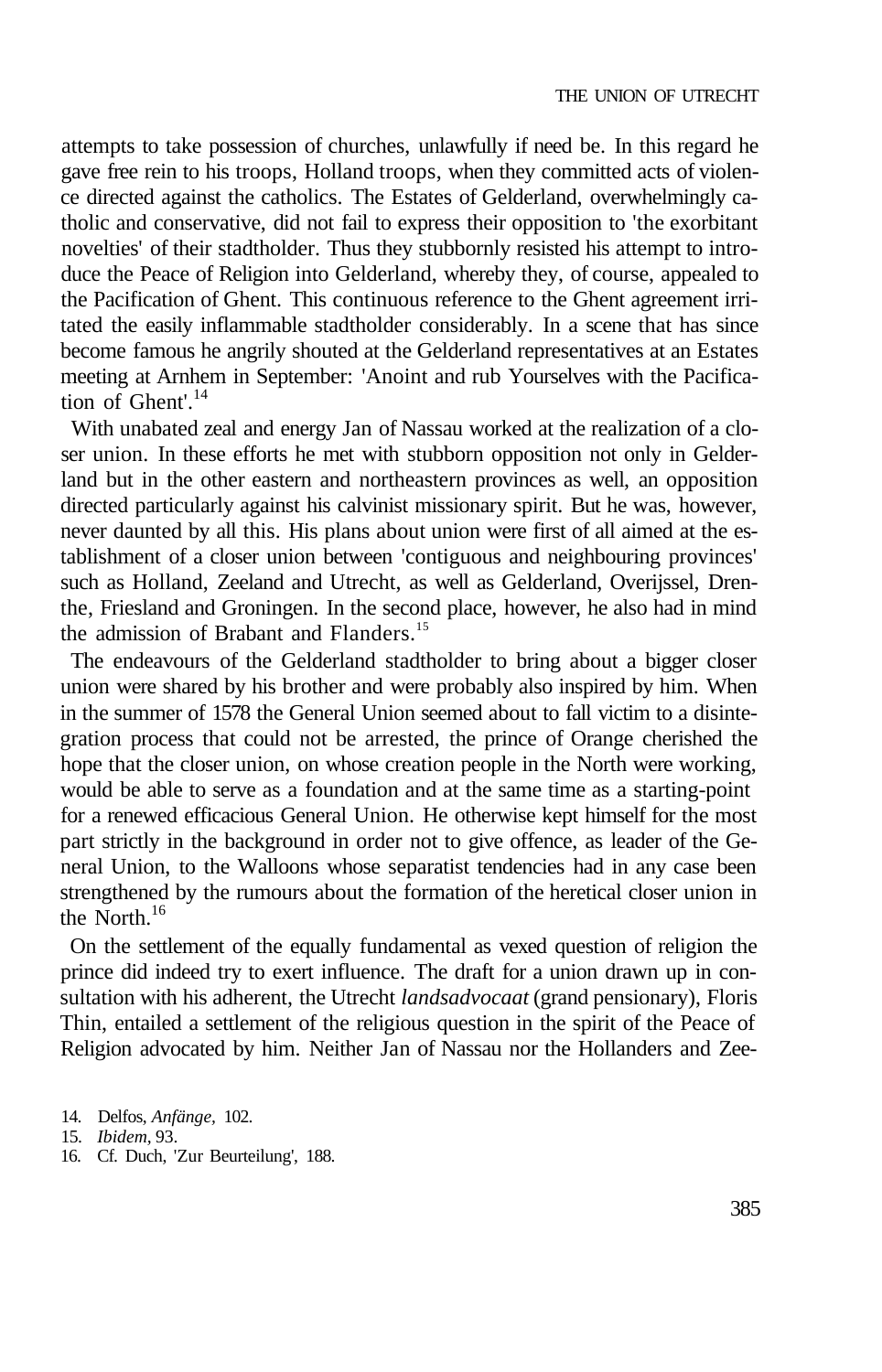landers wanted, however, to assent to this and they succeeded in the end to force through a settlement more in line with their own views. According to the famous clause 13 of the definitive Union text the provinces would, to be sure, be allowed to 'follow the rules set down in the Peace of Religion', but the essence of the clause was that each province was permitted to conduct its religious affairs according to its own wishes, provided that freedom of conscience was retained. That meant therefore a licence to follow, if desired, the example set in 1573 by Holland and Zeeland. As we now know, the further development would indeed proceed along the lines followed by Holland and Zeeland. Clauses 14 and 15, relating to the alimony of refugee clergy and monks and nuns who had deserted their monasteries, were also to be edited in an expressly anti-catholic spirit. Even if it would not be right to characterize the Union document as calvinist in its totality, the three above-mentioned clauses did evidently give it a certain anti-catholic, reformed flavour. Ghent in any event regarded the Union as a calvinist alliance and was therefore over-eager to join it.

I cannot here go deeper into the negotiations and deliberations preceding the signing of the definitive text nor into the various drafts which were then under discussion. Neither can there be any question of analyzing seriously here the terms of the Union treaty. It has already repeatedly been concluded that it must first of all be considered as a close and permanent defensive alliance: *vis-à-vis* the outside world the united provinces would act 'as if they constituted only a single province'. For the rest (for example in matters of religion already touched upon) the text of the Union made allowance for a large measure of provincial autonomy. Thus the unitary element in the Holland-Zeeland union of 1576 was in any case considerably stronger. The Union of Utrecht certainly did not mean a break with the General Union. Its members regarded their federation as a closer union within the wider context of the Union of 1577.

After 23rd January, which only witnessed a very small number of admissions, the other areas in the North (except the city of Groningen) joined the Closer Union. These admissions proceeded very laboriously in many cases and not without the necessary pressures. Overijssel and the Quarter of Zutphen only more or less joined well over a year later (it appeared that they were not prepared for a formal admission). A part, a considerable part, of the South also joined. Ghent, whose enthusiasm, as we have seen, almost knew no bounds, signed already on 4th February 1579 and that example was followed - gradually and under considerable pressure on the part of Ghent - by the other 'members' of Flanders. Of the Brabant towns, Antwerp, Breda and Lier became members.

It certainly seems to me worth while to examine more closely the prince of Orange's reaction to the formation of the Union of Utrecht. Since the appearance of an important article by the Leiden historian, P.J. Blok, in  $1920$ ,  $\frac{17}{11}$  has generally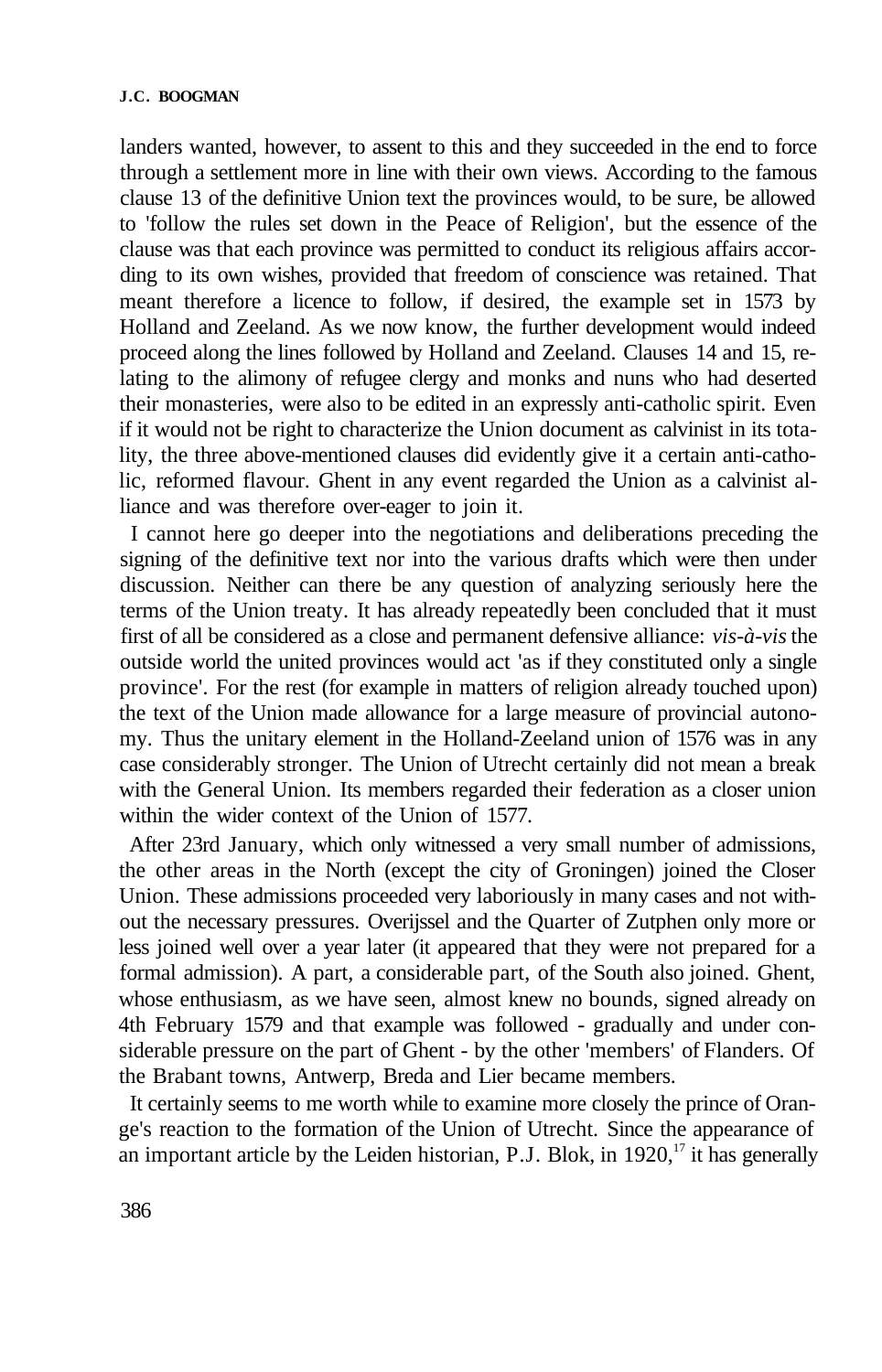been taken for granted that the prince was totally opposed to the alliance formed in Utrecht and that he reluctantly joined only on 3rd May 1579 because he simply had no other choice. When the Utrecht burgomaster Van Leyden visited him in Antwerp at the end of February he was told by the prince that he (William of Orange) had hoped for the formation of a sound union but that the one established (the Union of Utrecht) was no good.<sup>18</sup> In the opinion of the prince a closer union should be more closely aligned with the General Union and be more in accord with the Pacification of Ghent. A settlement of the religious question ought to be based on the Peace of Religion. At the same time he considered a stronger union, with a more powerful central authority, desirable. William of Orange had indeed had a draft for a new general union worked out by the Council of State along these lines. Nothing, however, came of this draft, which was presented to the States General on 11th April, as a result of the fierce opposition against it on the part of the Closer Unionists. These proved to be of the opinion that a union 'founded on a religious peace' or 'mixed with it' would be 'wholly unstable'. $19$ 

The generally accepted view of the prince's attitude in all this seems to me too unnuanced. If one were to accept it unquestioningly then one would also have to assume that the prince of Orange had been a sincere idealist of the most naive kind. At the same time it should not be forgotten that the Holland regents were not the only people in the Netherlands to give due considerations to varying political circumstances. For it was particularly William of Orange himself who had had his brother appointed as stadtholder of Gelderland and whom he had specifically charged with the task of founding a closer union. Would the prince not have realized that a union established by his brother would at the very least have assumed a somewhat calvinist character? And did he not know his Holland and Zeeland 'realists' well enough to have realized that they were absolutely opposed to a settlement of the religious question based on the Peace of Religion? Was not the prince seemingly serving two masters at the same time?<sup>20</sup> As leader of the General Union he had to keep himself aloof from the plans to establish a particularistic union. During the critical months at the beginning of 1579 he moreover wanted to make a final desperate attempt to save the General Union and to check Walloon separatism in particular. He accordingly devoted himself to the finding

<sup>17.</sup> P.J. Blok, 'Oranje en de Unie van Utrecht', *Bijdragen voor Vaderlandsche Geschiedenis en Oudheidkunde,* Vth series, VII (1920).

<sup>18.</sup> P.J. Blok, 'Brief van den Utrechtschen burgemeester Aernt Dircxsz. van Leyden over zijne zending naar den Prins van Oranje (Antwerpen, 26 Febr. 1579)', *Bijdragen en Mededeelingen van het Historisch Genootschap,* XLI (1920).

<sup>19.</sup> Blok, 'Oranje en de Unie', 12.

<sup>20.</sup> See also Duch, 'Zur Beurteilung', 188.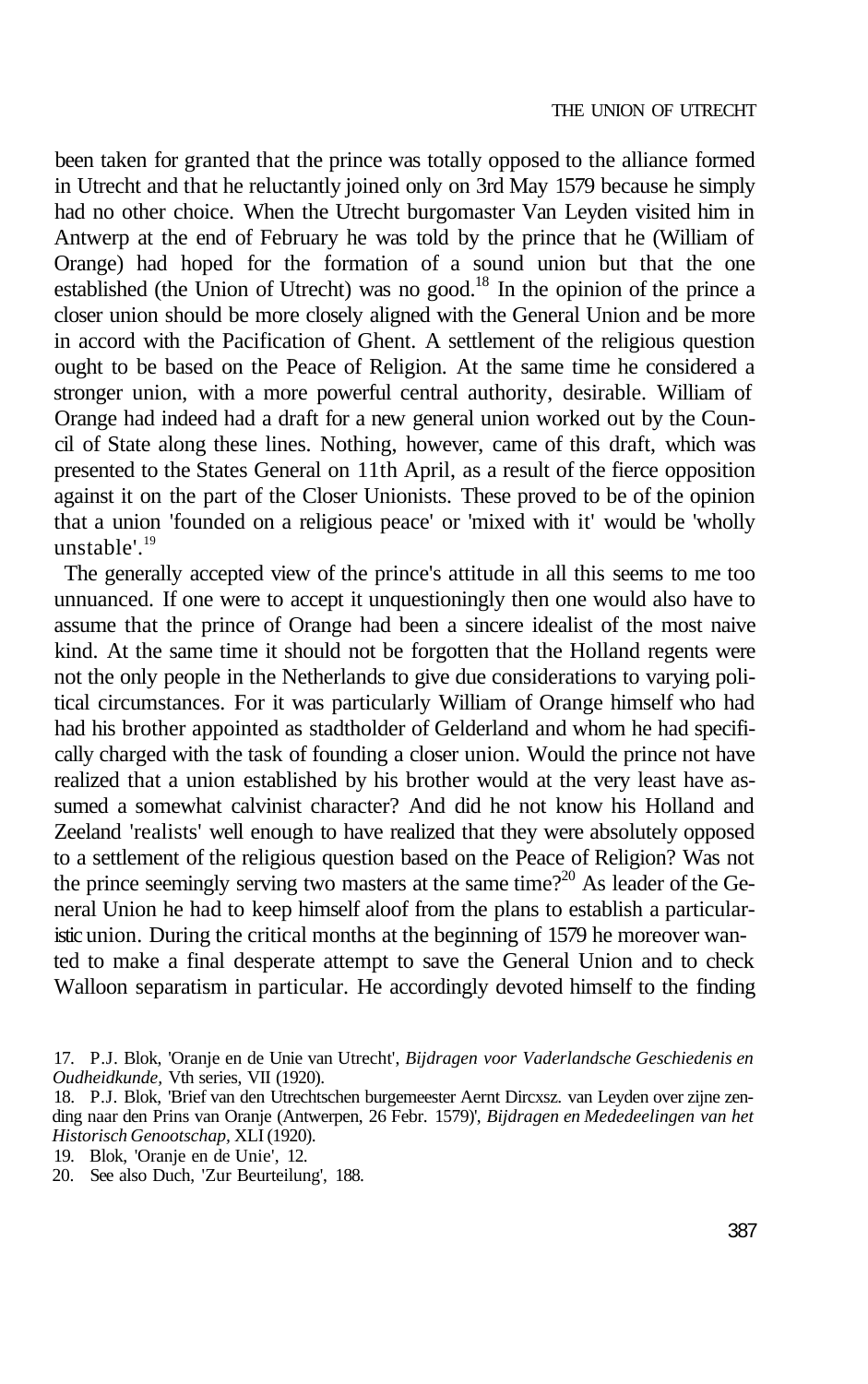of a solution in the spirit of the Pacification and the Peace of Religion, a solution he as a matter of fact also personally favoured. That had of course to lead to a rejection of the Union of Utrecht. On the other hand, the prince of Orange must have realized, however, that the solution just mentioned had only a very limited chance of success. If it did indeed turn out to be impossible, then he was, in my opinion, prepared to accept the other, calvinist and Holland, solution, that of the Union of Utrecht, for he wished to continue the struggle against the Spanish king at all costs. When it became absolutely clear that the Walloons would reconcile themselves with the king on terms favourable to them, the prince took his, not in any way surprising, turn and joined the Union of Utrecht on 3rd May 1579. Precisely two weeks later the three Walloon provinces would reach their agreement with Parma as representative of Philip II. The prince must no doubt have realized that the development would now probably proceed along the lines of a calvinization (at least to a certain extent) of all Netherlands provinces. This process would indeed get fully under way in future and would probably also have been completed if the advance of Parma had not, as far as the South is concerned, put an end to it.

Between the General Union and the Union of Utrecht there was considerable tension initially because the relation between the two was not well-defined. The government of the General Union occupied itself in the main with the South and at the same time retained the leadership in the field of foreign policy. The governing body of the Closer Union concerned itself exclusively with the North, in particular with matters of defence. Accordingly, the southern members of the Union of Utrecht were not much more than honorary external members. Even a city such as Ghent never made its financial contribution, its so-called 'quote', to the treasury of the Closer Union.<sup>21</sup>

In the winter of 1579/80 the relationship between the Generality and the Closer Union improved considerably. Partly through the intermediary of the prince of Orange, the States General came to accept the Union of Utrecht as one of the foundations of the Generality.<sup>22</sup> After the conquest of the South by Parma the Generality and the Closer Union were fused into one. Thus the Union of Utrecht became the only legal foundation, the constitution as it was termed, of the Republic of the North.

Precisely because of its extremely loose federal cohesion, the union system provided the powerful maritime province of Holland every opportunity to establish its supremacy. Considering the situation prevailing at the time that does seem to

<sup>21.</sup> *Ibidem,* 189, 192. See also P.L. Muller, *De Staat der Vereenigde Nederlanden in de jaren zijner wording 1572-1594* (2nd edn., Haarlem, 1878) 252.

<sup>22.</sup> Duch, 'Zur Beurteilung', 196.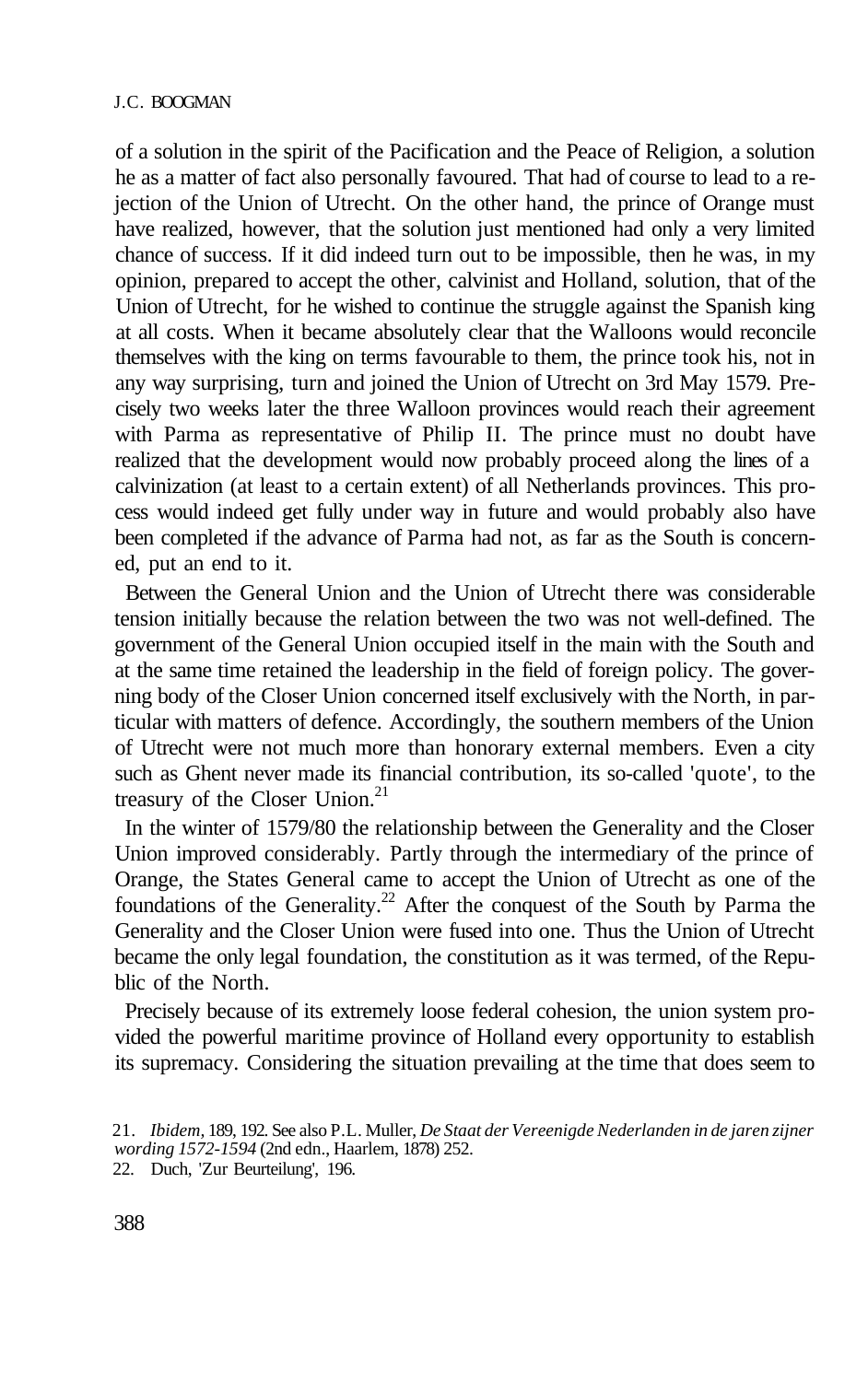have been the best solution. While Holland (together with Zeeland) had continued to assume a separate position in the General Union system, in which the centre of gravity traditionally lay in Flanders and Brabant, and had joined that Union more as ally than as member, in the Closer Union it was, for understandable reasons, content with a legal position similar to that of the other members.

That the North was not lost to the cause of the revolt, that the Closer Union was at least to maintain itself, was mainly due to Holland. In explanation of the decisive role played by this province, I should particularly like to point to the fact that Holland, with its numerous towns, $^{23}$  economically primarily concerned with maritime trade and fishing, was, as regards social structure, far more homogeneous than Brabant and Flanders and, accordingly, much less exposed to dissension and civil war. In the industrial cities of the South the class contradictions were far more pronounced than in the commercial cities of Holland and Zeeland. I have already drawn attention to the fact that Parma's military successes in the South can partly be explained by the sharp contrast, which also shows unmistakably the character of a class contradiction, between the Walloon nobility and the guild democracy in Ghent and other cities.<sup>24</sup> In Holland the fanatical agitation of the radical Flemish calvinists would later be denigratingly described as 'flandriseren'.

#### II

The Dutch Republic, which was based on the Union of Utrecht and in which the province of Holland assumed such a dominant position, would play an important and - in many respects - unique role in the seventeenth century. This remarkable political structure bore conservative as well as modern features. On the one hand, the political system of the Republic can be considered as a (for that matter undoubtedly unique and new) variant of the late-medieval constitutional State. On the other hand, it was precisely in the Republic that the 'common good' *(bonum publicum)* was no longer regarded as opposed to the interests of the individuai citizens, but was in fact brought into a close positive alignment with, and founded on, those very interests. In this view the State was regarded as a function of society, a conception which differed widely from that which prevailed in the Europe of royal absolutism.<sup>25</sup> The loose federal system certainly

24. Cf. J.C. Boogman, 'Charles Wilson, Koningin Elizabeth en de Opstand', *Bijdragen en Mededelingen betreffende de Geschiedenis der Nederlanden,* LXXXVII (1972) 96.

<sup>23.</sup> Since the outbreak of the Revolt in the 1570's the towns had 18 votes at their command in the Estates of Holland, whereas there was only one vote for the nobility.

<sup>25.</sup> *Cf. Idem,* 'The raison d'état-politician Johan de Witt', *The Low Countries History Yearbook 1978,* 56-57.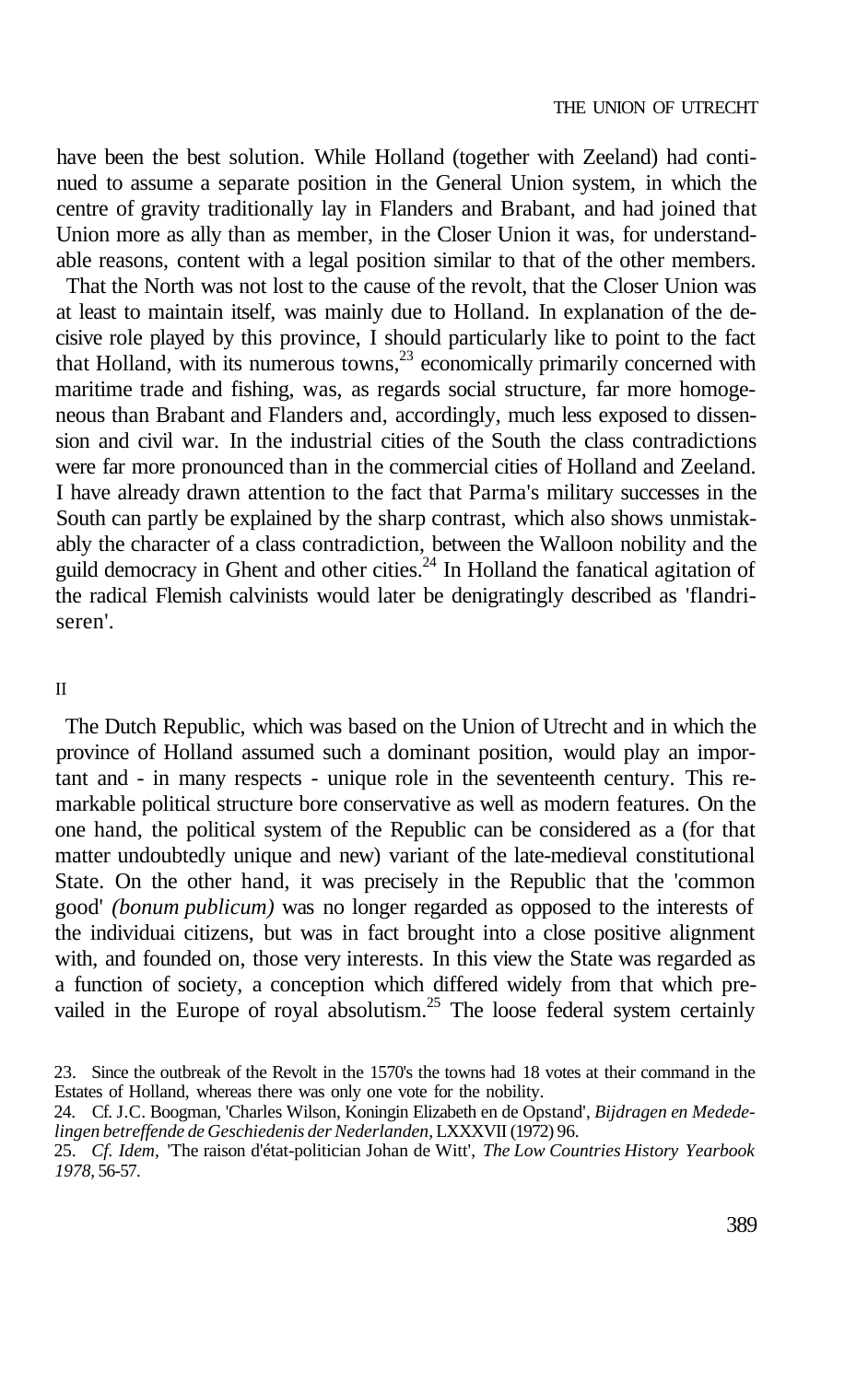provided cities and provinces ample opportunities for seriously promoting the essential interests of their own citizens and subjects.

If we want to analyse a political system or parts of it, constitutions and other important legal provisions and regulations often have only a rather limited significance. This is certainly very evident in the case of the Union of Utrecht. As we have already seen, the Union should first and foremost be considered as a close alliance 'for all eternity' of a number of Netherlands provinces; it moreover bore the stamp of the specific political situation that prevailed at the close of the 1570s so much that, as legal foundation of a federal system which was to remain in force for more than two hundred years, it could not but fall seriously short of the expectations: of the 26 clauses of this 'constitution' more than half were never actually put into practice, either wholly or in part. The 'allies' (the Netherlands provinces which had formed the Union), however, never effected the necessary expunctions and amendments. They apparently preferred to ignore completely a large number of clauses and provisions. Thus nothing came of the formation of militias as envisaged by clause 8. It is otherwise quite understandable that a commonwealth in which the rich province of Holland with its dominant merchant class so much called the tune, would have preferred its army composed of mercenaries, drawn mostly from abroad, rather than of armed citizens. To mention but one further example: clause 5, which laid down a number of Generality taxes (the levying of excise duties on an equal footing in all provinces) in fact remained a dead letter as well. Already in 1583, the 'allies' reverted to the old well-tried system of quotas: each province retained its own tax system and yearly paid a fixed percentage of the Generality expenditures (since 1616 Holland's quota amounted to well over 58 per cent). In this case, too, the non-compliance of a Union stipulation is all too understandable: there were such differences among the provinces in point of material prosperity (the wealthy province of Holland of course assumed a unique position) that the levying of the general consumption duties favoured by Holland did not turn out to be practicable.<sup>26</sup>

It is thus not in the least surprising that the federal system which was to be fully realized in the Republic was only to a very limited extent based upon the text of the Union of Utrecht. An important organ like the States General, for example, did not have its juridical foundation in clause 19 of that text, but is to be regarded as the natural continuation of the States General according to the General Union system of  $1577<sup>27</sup>$  Only very few of the provisions of the Union treaty can be considered as true constituent elements of the government system of the

<sup>26.</sup> Cf. Pieter Paulus, *Verklaring,* I, 408.

<sup>27.</sup> R. Fruin, *Geschiedenis der staatsinstellingen in Nederland tot den val der Republiek,* H.T. Colenbrander, ed. (The Hague, 1901) 388.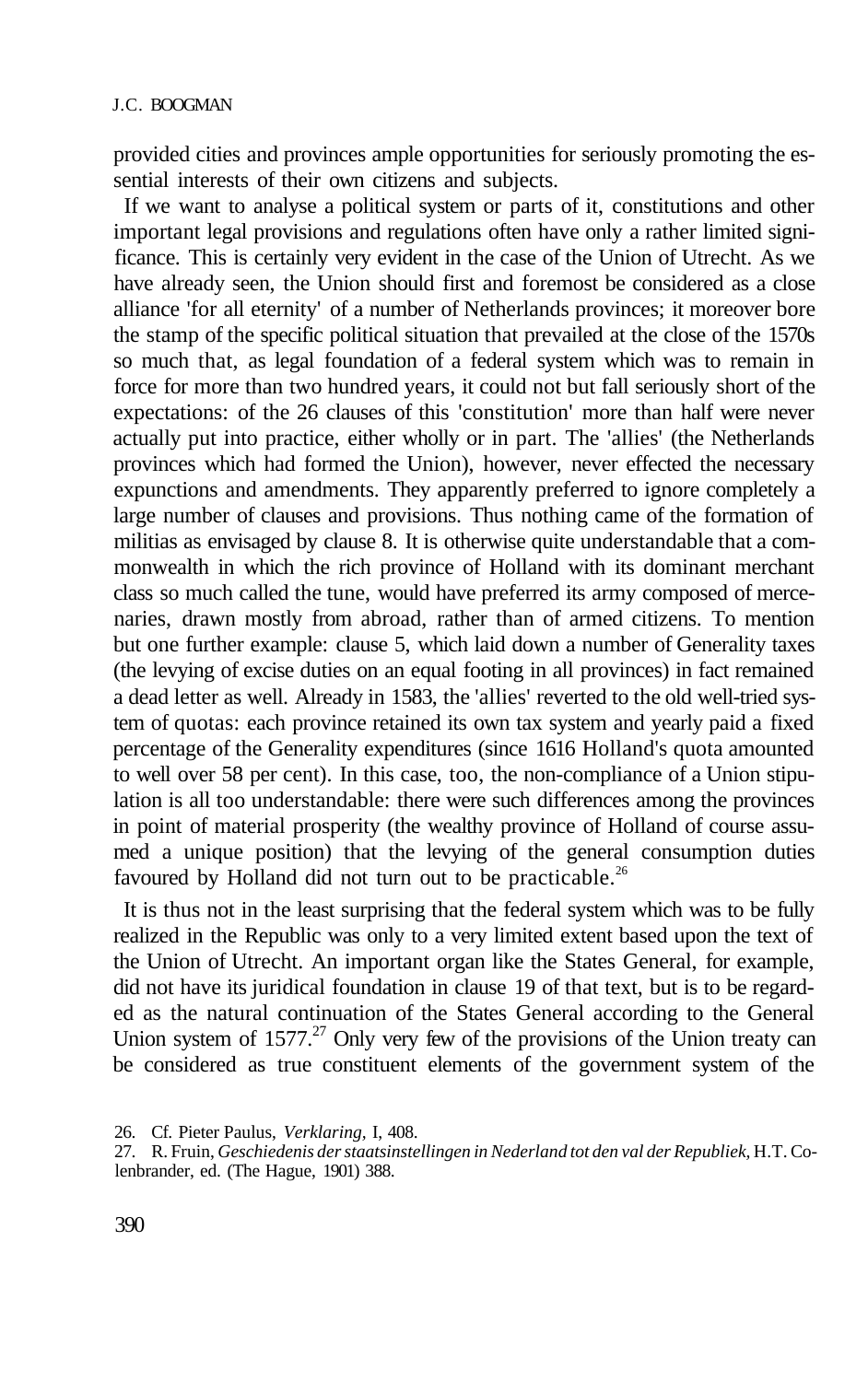Republic, such as clause 1 which imposed upon the allies the obligation to stand together in defence of one another's privileges; clause 9, in which it was stipulated that the allies would generally act upon the basis of a majority decision except in the case of the declaration of war, the making of a truce, the conclusion of peace and the imposition of financial burdens on behalf of the Generality, in which instances unanimity was required (at the conclusion of the peace with Spain the unanimity was not taken too seriously: three provinces, Zeeland, Friesland and Utrecht, were outvoted at the time); clause 10, whereby the separate provinces were prohibited from concluding offensive or defensive alliances with foreign powers (other, less far-reaching agreements in the field of international relations, were thus not considered as inadmissible); clause 13, which left the settlement of the religious issues, as we have already seen, to the provincial authorities. Generally speaking, therefore, not too much weight was attached to the literal text of the Union. Thus the Council of State declared in 1659 in no uncertain terms that the Union text ought to be interpreted in accordance with 'de experientie en de opgevolghde practicquen' (experience and practices followed). $2\overline{8}$ 

The conclusion that the true significance of the Union of Utrecht has been much overrated appears to be obvious but seems to me nonetheless incorrect. As a constitution, the Union, it is true, did not mean very much; on the other hand, it was of exceedingly great positive significance as a sign, as a symbol of the federal cooperation of the Dutch provinces. Many Dutchmen, not least of all the orthodox calvinists, gradually came to view the Union document as an almost sacred text, drawn up by wise forefathers, who could be considered as the legendary founders of a protestant commonwealth which with God's help had freed itself from the spiritual and worldly tyranny of Rome and of Madrid and which was soon able with God's blessing to rejoice in an unparalleled prosperity, power and prestige.

With the passage of time the sacred, or if you like, mythical character of the Union came to be accentuated more strongly. The so clearly evident sacred respect for the wisdom of the forefathers can also of course be related to the traditionalist view prevalent up to the middle of the eighteenth century: the past was regarded as the principal source of political inspiration. With how much enthusiasm people, including the then 'progressives' who stood outside the reformed tradition, participated in the cult of the Union of Utrecht during the last decades of the *ancien régime,* may be gauged from the quotation given at the beginning of this lecture. Thus the Union myth became a fundamental ideological foundation of the principle of federal unity and at the same time of a gradually developing

28. A.Th. van Deursen, 'Tussen eenheid en zelfstandigheid. De toepassing van de Unie als fundamentele wet', in Groenveld and Leeuwenberg, eds., *De Unie van Utrecht,* 152.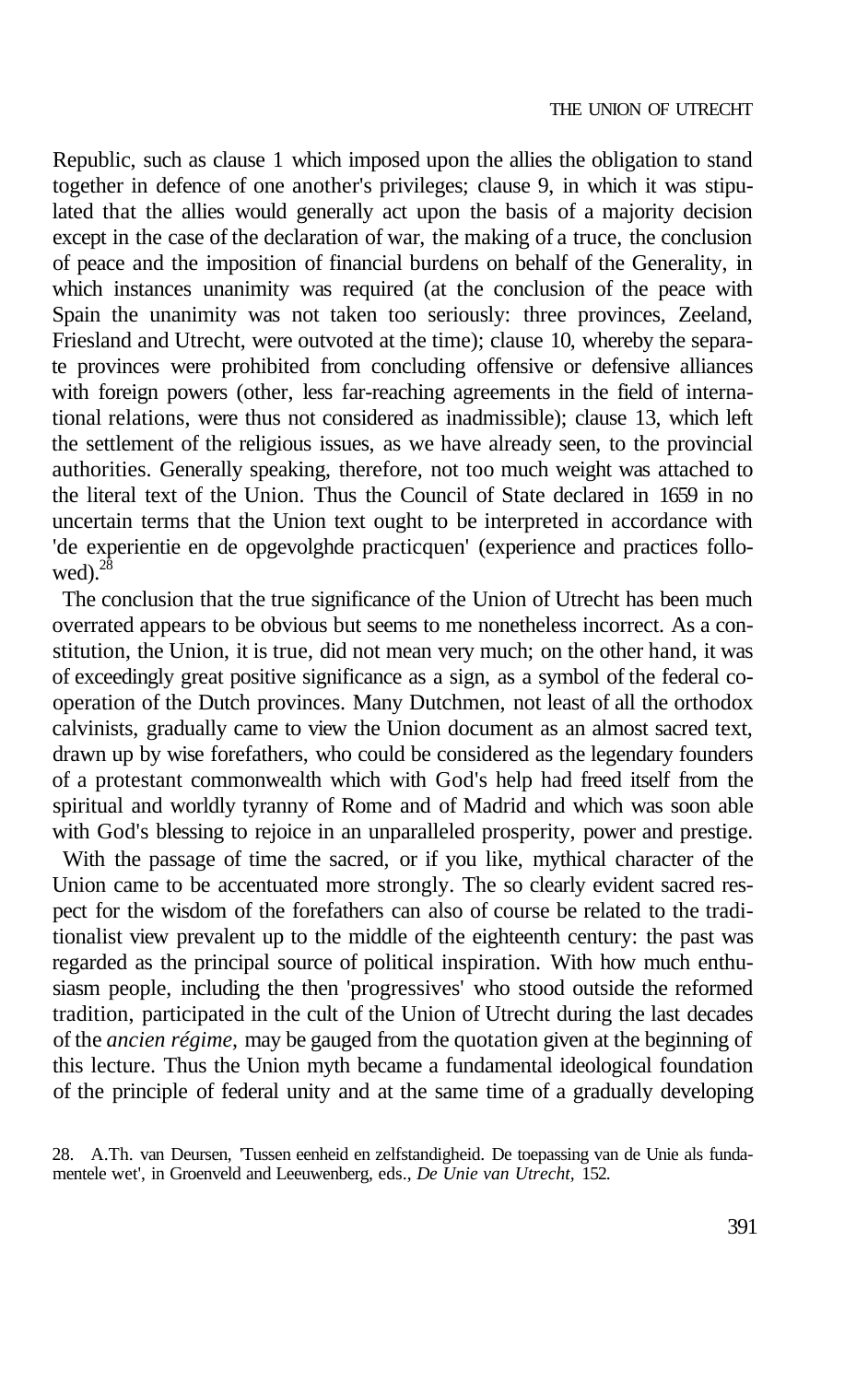supra-provincial national consciousness. This myth most certainly fulfilled a real need: it functioned as a very necessary counterbalance to the local and provincial feelings of solidarity which remained so uncommonly forceful and vital, in fact even continued to prevail, until the very end of the old Republic (I shall revert to this later). Besides, let us not forget that the advocates of local autonomy and provincial sovereignty could equally well appeal to the Union of Utrecht. For in terms of clause 1 it had as a principal aim: maintenance of the privileges.

Up to about the middle of the seventeenth century, the belief in the durability of the 'eternal' league founded in 1579 at times left quite a good deal to be desired. Apparently the Union was viewed so much as a military alliance against the Spaniards that doubt came to be raised as to its survival once the ending of the war against the Spanish king appeared to come into sight. Thus the States General insisted in the spring of 1607 that the Union be renewed and if possible strengthened by a revision. The matter was then allowed to rest when it turned out that only a truce could be agreed upon.<sup>29</sup>

When in the 1640s it finally began to look as though the endless war with Spain would be ended by a definitive peace it seemed that the survival of the Union was at stake as well. Rumours were then circulating that the Holland regents, who so vigorously called for the conclusion of peace, wished to withdraw from the Union after the ending of the war. It even appeared that foreign diplomats in The Hague were of the opinion that after restoration of peace the Republic would burst asunder like a soapbubble.<sup>30</sup> When the negotiations with the Spaniards entered a decisive phase in the autumn of 1646, it was Zeeland which openly expressed the concern that 'on the occasion of peace the Union was in considerable danger of becoming crumpled up and perhaps dissolved.<sup>31</sup> In order to induce the Zeelanders to give up their opposition to the peace negotiations, Holland, with the other provinces, agreed to promise solemnly in the States General that the Union would be maintained after the conclusion of peace as well (on the same occasion the 'allies' also made solemn declarations in respect of the *Militie* (standing army) and the maintenance of the 'Christian Reformed Religion', as it was affirmed in orthodox calvinist spirit at the Synod of Dordt (1619). After the conclusion of peace (1648) and the sudden death of the Stadtholder, William II (1650), solemn declarations with regard to those three points (Union, religion and *militie)* were once more made at the so-called *Grote Vergadering* (Grand Assembly) in The Hague (1651).

<sup>29.</sup> H.T. Colenbrander, 'Uit de geschiedenis der Unie', *Historie en Leven* (Amsterdam, 1915-1920) III, 88.

<sup>30.</sup> J.H. Kluiver, 'De Republiek na het bestand 1621-1650', *Algemene Geschiedenis der Nederlanden,* VI (Haarlem, 1979) 365.

<sup>31.</sup> Colenbrander, *Historie en Leven,* III, 93.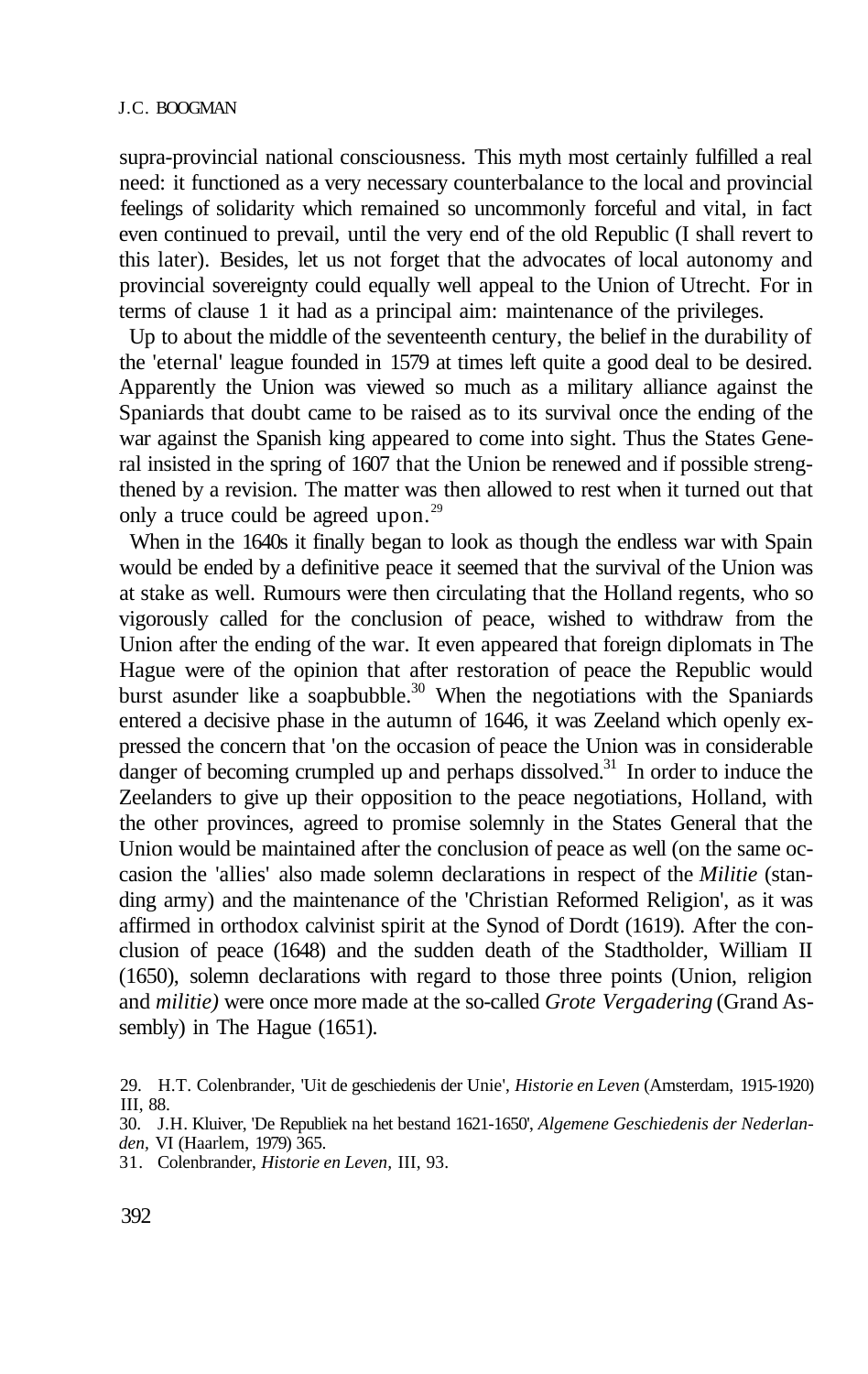On the question of the continuance of the Union, the Hollanders were therefore quite outspoken in 1646 and 1651. It turned out, however, that they felt no need for a proposal, which Groningen introduced in the States General in October 1663, to let the deputies to the Generality take an oath to the Union and religion, so that the motion stood no chance at all. On that occasion it was stated by Holland that a valid, workable text of the Union should first be drawn up before people were asked to swear oaths. For the Union text contained several provisions which were never put into practice; besides, there were also a few clauses with which some provinces were not prepared to comply.<sup>32</sup> That was hitting the nail on the head. This reaction on the part of Holland once again shows very, clearly that it was fully realized that the Utrecht 'constitution' should not be taken all too seriously and certainly not too literally.

At the time of the conclusion of the Westphalian peace treaty there was otherwise no real danger at all of Holland withdrawing from the Union. The Hollanders of course became very irritated when the so much weaker 'allies' dared to adopt an obstructionist attitude towards a policy which was aimed at the furtherance of essential Holland interests. The irritation was then expressed in vehement criticism of the shortsighted 'allies' and sometimes in denigrating opinions about the Union, that oppressive bond, from which the powerful maritime province should really free itself. Thus it was with the most deep indignation that baron Van der Capellen of Gelderland made mention of the equally scandalous as insulting utterances of some Amsterdammers. These had given him to understand that the Union of Utrecht had served its time now that the peace with Spain was concluded. They had moreover deeply wounded the pride of this Gelderland patriot with their remark that Gelderland, Overijssel and the other small provinces were in fact territories conquered by Holland. Van der Capellen was nonetheless convinced that the overbearing Hollanders certainly had no intention of allowing the matter to come to a formal break with their 'allies'. A closer union of the six, to which other areas would possibly be admitted, could perhaps one day turn itself against Holland.<sup>33</sup>

Van der Capellen was undoubtedly right. The overwhelming majority of the Holland authorities was for that matter also apparently convinced that the pointer of the scales of Holland's interest in respect of the Union was clearly moving towards the credit side. The outer provinces might at times be somewhat obstructionist, it is true; however, resolutions of the Estates of Holland were far more frequently converted into Generality resolutions without too much difficulty. One can still add here that the strategie *propugnaculum* motive, which played

<sup>32.</sup> *Ibidem,* III, 95.

<sup>33.</sup> Alexander van der Capellen, *Gedenkschriften* (2 vols., Utrecht, 1777-78) II, 281.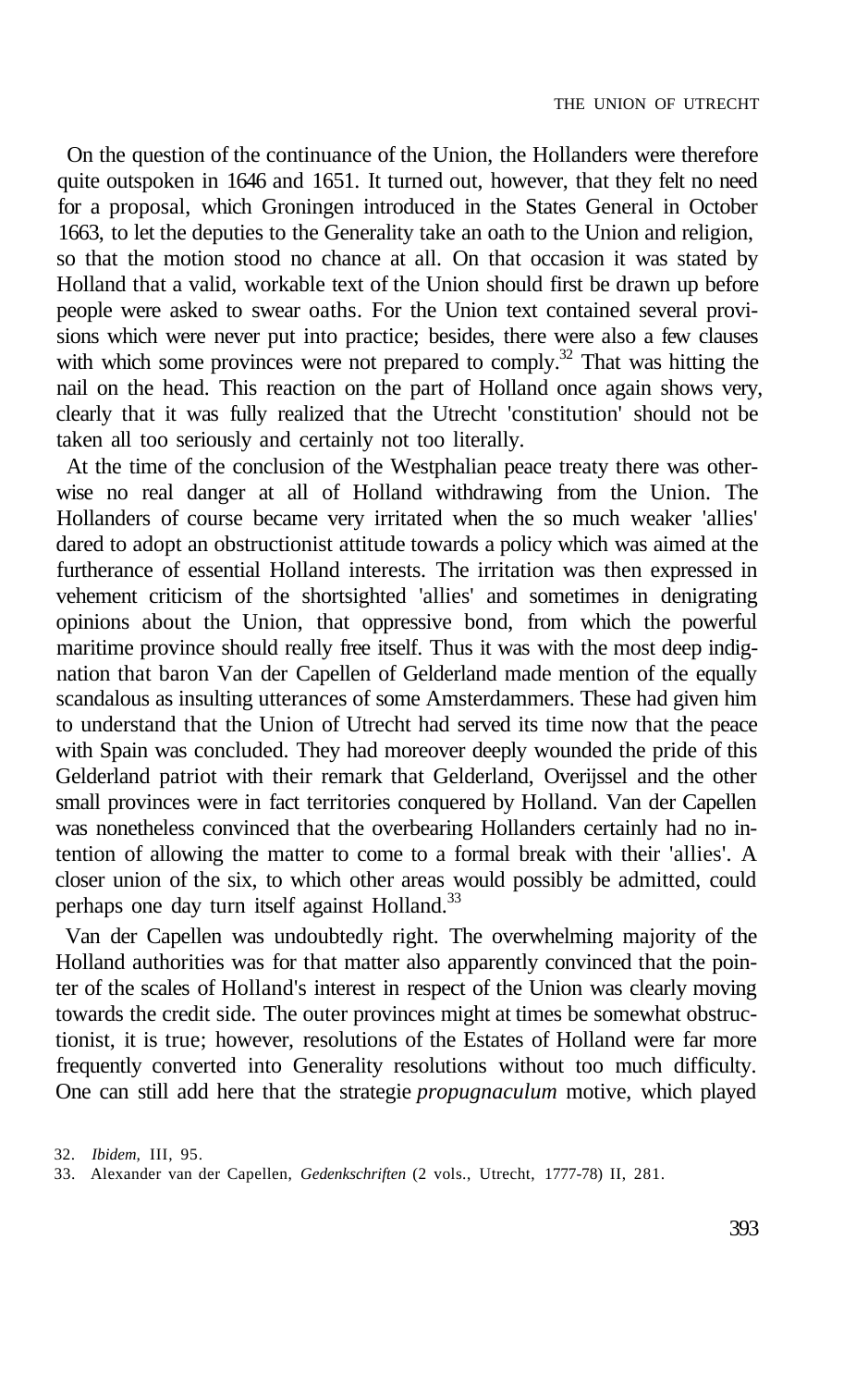#### J.C. BOOGMAN

such an important role at the time of the foundation of the Union, remained in force later as well.

One formidable obstacle to possible separatist tendencies of the Hollanders still deserves special mention. I am referring here to the attitude of the orthodox calvinists. The relation between this important grouping and the Holland political elite, in which the principled republican, anti-Orangist 'Loevestein faction' called the tune, left so much to be desired that the primary consideration of the political leaders of Holland was not to allow the conflicts with the strict reformed group to escalate. For this reason, if for no other, they could not afford to pursue a separatist policy: such a policy would meet with such fierce calvinist opposition that the very survival of the anti-Orangist estates-regime in Holland could be jeopardized by it. Indeed, we have already seen that, particularly in calvinist circles, the Union of Utrecht was held in high regard as the foundation of national solidarity and the unity of the Dutch provinces.

The privileged Reformed Church, closely aligned with the government, might very well have been subjected to the supervision of the provincial (and local) public authorities; in many respects, however, it can in fact be regarded as the national Church of the Dutch Republic. In any event, this was the opinion subscribed to by the most dedicated Church-members. The Church doctrine officially recognized in all provinces for that matter also bore a national character: it was laid down at the famous national Synod of Dordt. The same can be said of the recruitment of the local ministers: in the matter of the appointment of a good preacher of the Gospel the local and provincial boundaries were simply ignored. Let us furthermore bear in mind that the struggle against Spain was seen in calvinist perspective as primarily a religious struggle, at the command of God, directed at the liberation of all Dutchmen from the roman catholic-Spanish yoke. The Dutch nation was moreover viewed in its totality as a chosen people in calvinist circles: the Republic prospering through God's grace was to many reformed Dutchmen a second Israël.<sup>34</sup>

A man like Johan de Witt, the famous grand pensionary of the province of Holland, likewise regarded the common religion as an extremely important foundation of the Dutch commonwealth. In a well-known passage from De Witt's *Deductie* (Declaration) of the Estates of Holland (1654) we read:

Have not the Seven Provinces of our time one and the same interest in their own preservation, one and the same fear of all foreign powers; are they not through mutual alliances and marriages, both of regents and citizens, through associations, companies,

<sup>34.</sup> Cf. G. Groenhuis, *De Predikanten* - *De sociale positie van de gereformeerde predikanten in de Republiek der Verenigde Nederlanden voor ± 1700,* Historische Studies, XXXIII (Groningen, 1977) 77-107.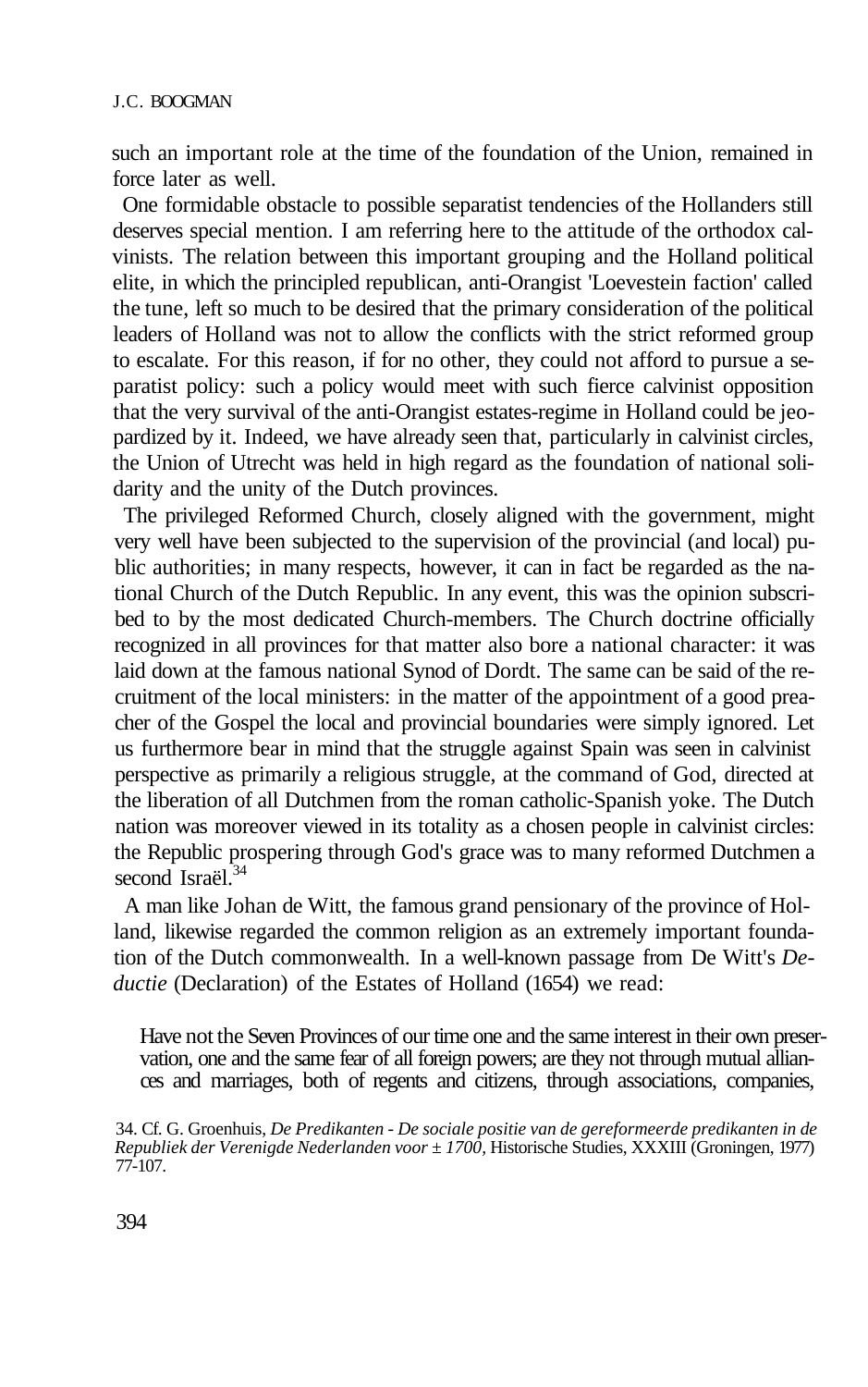brotherhoods, both of commerce and of other interests, intercourse, reciprocal possession of goods, customs and other ways so bound one to another, yea, so woven and knit one to another that it is well-nigh impossible without excessive violence, which without eminent leaders does not come about, to sunder one from another; have they not continual coming together, or assembly of delegates or representatives, which we call the meeting of the States General, through which all weighty business of war by sea and land, conducted with common harmony, confederations and treaties with other kings, republics, princes and potentates is undertaken? Have they not common colleges of subordinate direction, for affairs at sea, for the conquests and other marters? And, above all, are not their hearts and souls united and bound in one by the spiritual and divine bond of one and the same religion? $35$ 

There is no doubt that De Witt was not an extreme Hollandist like the Leyden textile manufacturer, Pieter de la Court, the author of the *Interest van Holland*  (1662); for him the Republic had a real and solid significance, as may also for instance be seen in the phrase he so often chose to use: *het algemeene lieve vaderlandt* (our dear, common fatherland). But this does not detract from the fact that he regarded the Republic in the first place as an extension of Holland, as the rich, powerful central province of Holland provided with a fringe area.<sup>36</sup> The political elite in the other provinces subscribed to a similar view insofar as their opinions about the Union and the 'dear, common fatherland' were also generally determined in high measure by their own diverse interests and their own provincial sense of community.

What about the political structure of this remarkable union of the seven Dutch provinces? Was it a federal State or a confederation of States? At first sight it does appear as though the Dutch Republic must be considered as a federal State. There was, in addition to the in so many respects 'national' Church, indeed also an army of the Union, of 'the State', with as head a supreme commander: the captain-general of the Union. The captain-generalship (as well as the captainadmiralship) was, beginning with Frederik Hendrik, fulfilled by the princes of Orange, stadtholders of Holland and some of (and later all) the other provinces.

The Orange stadtholders are to be considered as an undeniably unifying element, which seemed to fit surprisingly well into the political framework of a federal State. The semi-monarchical and at the same time unifying character of the stadtholdership of the Orange princes was further accentuated when William IV became stadtholder of all provinces in 1747 and the stadtholdership of the Oranges was subsequently declared hereditary in all provinces in the male and female

<sup>35.</sup> *Deductie of te Declaratie van de Heeren Staten van Hollandt ende West-Vriesland* (1654) II, ch. IV, para.15.

<sup>36.</sup> J.C. Boogman, 'The raison d'état-politician Johan de Witt', 66.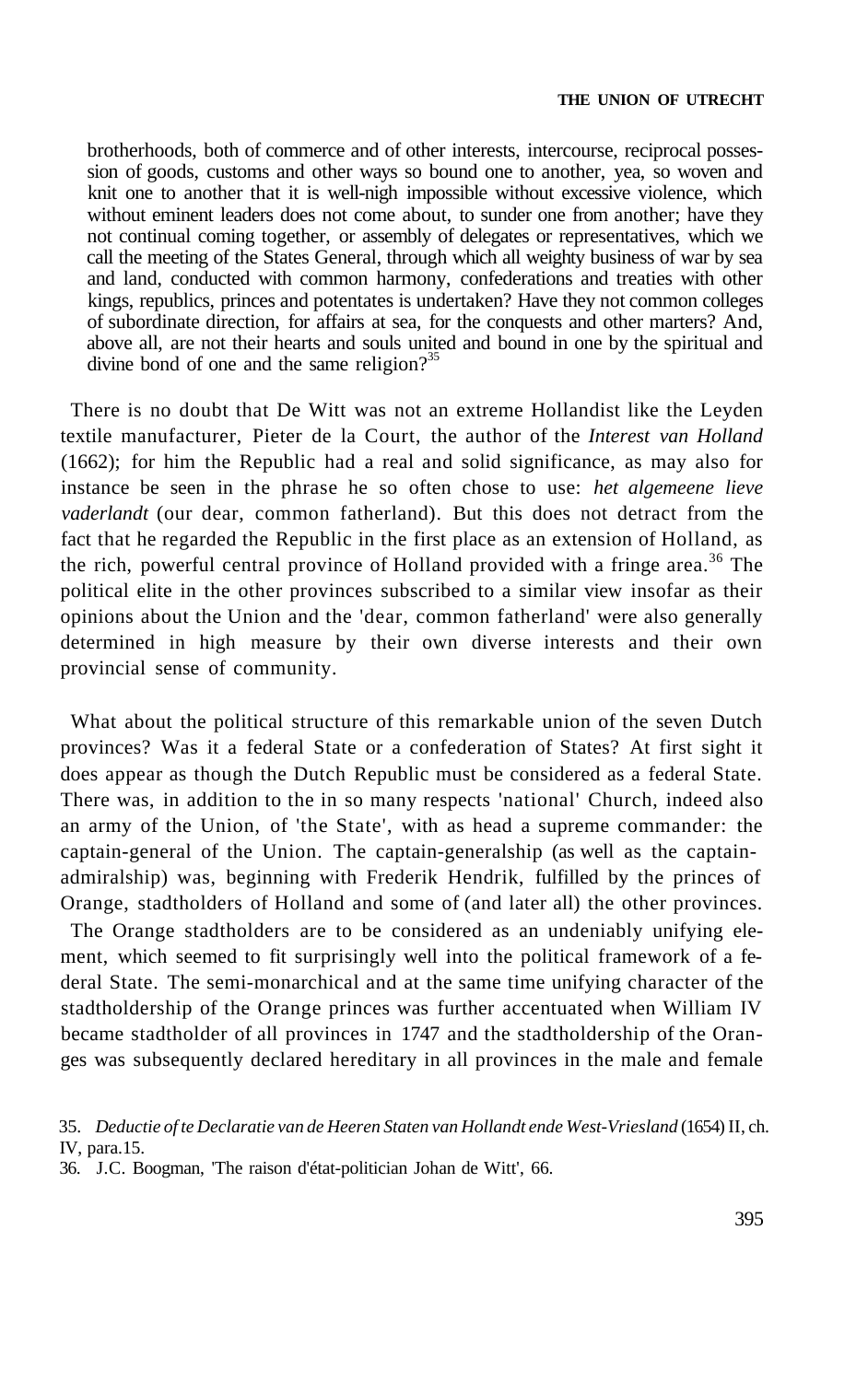line. (The States General likewise elevated the captain-generalship and the captain-admiralship to a hereditary position of the princes of Orange.)

Foreign policy was a matter of the Generality as well, falling within the jurisdiction of 'Their High Mightinesses', the States General. Consequently this august body appointed the State's diplomatic representatives and issued them with instructions. In respect of foreign countries, the Republic moreover had common import and export duties (the so-called convoy and licence duties). In this regard it makes a much more modern impression than the so much more centralized French monarchy.

However, when we examine this apparently so federal regime more closely, it soon becomes clear that it also comprised very definite features of a confederation of States. That is, of course, not in the least surprising. Nor should we forget that the Dutch Republic originated in a revolt which was to a large extent caused by aversion and resistance to royal absolutism and centralism.

Thus it is therefore also easily accounted for that the power and competence of the Council of State, which was to act as central government, were considerably curtailed soon af ter the establishment of the Republic in the 1580s and the supraprovincial federal authority came to reside in the States General.<sup>37</sup> That body, in which both an insignificant province like Overijssel and the powerful province of Holland equally possessed only one vote, was as a rule, however, more an exponent of provincial interests than a truly supra-provincial authority: it must above all be regarded as an assembly of envoys sent by the 'allies' to The Hague.

During the initial period, when the modern conception of the one and indivisible sovereignty had not become universally accepted yet, a certain measure of sovereignty was still accorded the States General (even though it was generally agreed that in the main the sovereignty resided in the provinces, that is to say, in the provincial Estates). After the political crisis of 1650, the thesis of the sovereignty residing exclusively in the provinces came, however, to be accepted more and more widely. Particularly from that time onwards one could indeed put forward a juridical defence in favour of the thesis of a true confederation of States by basing the real governmental functions of the Generality on mere delegation by the sovereign provinces.

The warp of the federal elements in the system of government was in fact interwoven with an unmistakably confederal woof. Thus, with regard to the Union army, there developed a close bond between the provincial authorities and the section of the army directly paid by them in respect of the appointment of officers, the taking of oaths as well as in matters like the movement of troops and

<sup>37.</sup> See in particular A.Th. van Deursen, 'De Raad van State en de Generaliteit (1590-1606)', *Bijdragen voor de Geschiedenis der Nederlanden,* XIX (1964).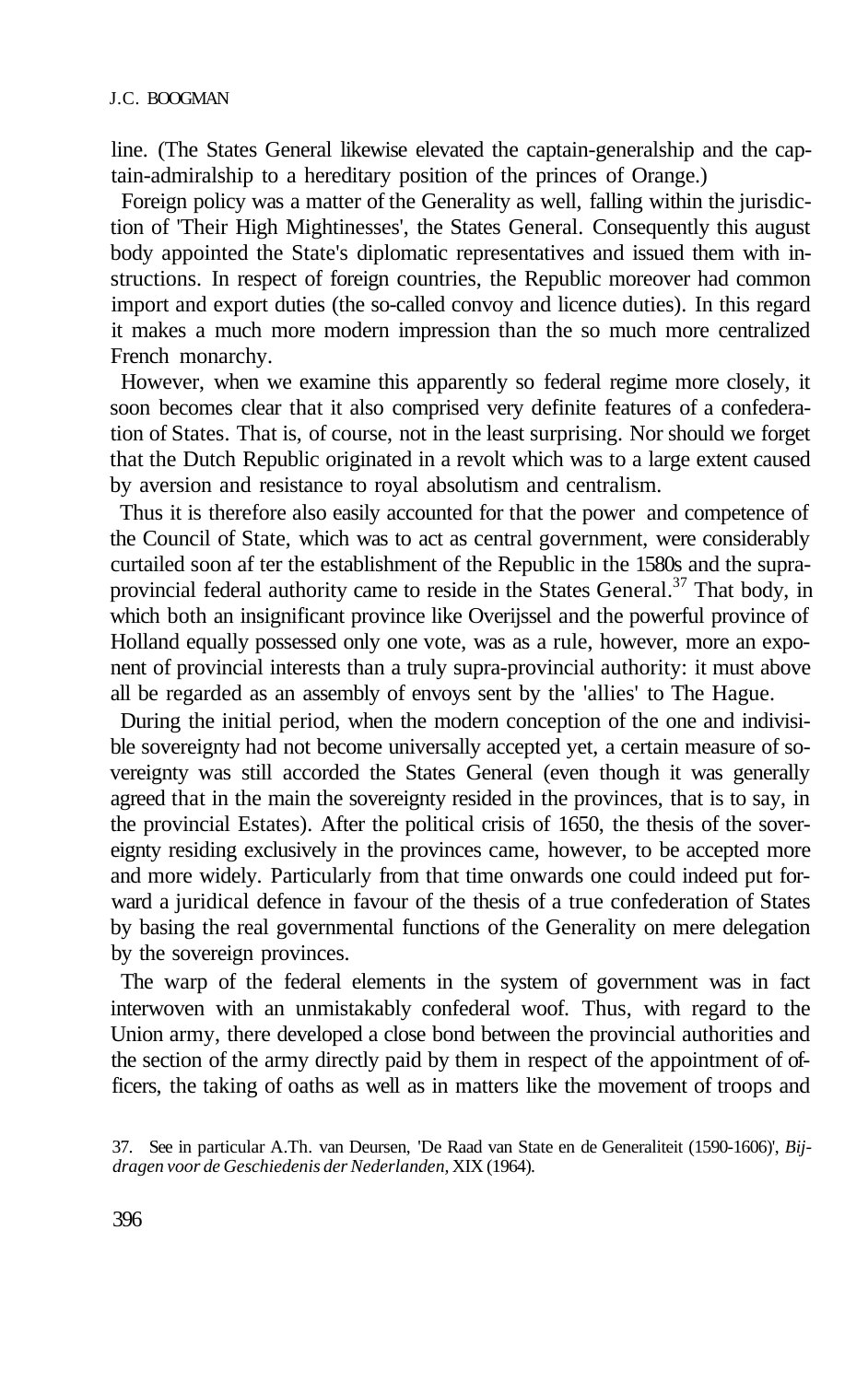the garrisoning of soldiers within the provinces (as a matter of fact the town authorities were also involved particularly with reference to the latter two issues). The position as regards the navy of 'the State' was no different. In the five boards of admiralty, which fell under the ultimate competence of the States General and which were charged with the maintenance of the fleet under their authority, provincial and town interests often predominated, as we shall see later.

The provinces, in particular Holland, had enormous influence over the conduct of foreign affairs as well. What did not square so well with a truly federal form of government was, from the first, the significant fact that it was not the *griffier,*  the director of the chancery of the States General, who served as actual Minister for Foreign Affairs, but (especially during the two so-called stadtholderless periods: 1650-72 and 1702-47) the highest official of Holland, its grand pensionary.<sup>38</sup> And although the appointment of diplomats fell formally within the competence of the States General, these appointments were actually made by the province who paid for them. This state of affairs amounted in practice to the fact that the rich province of Holland paid for the ambassadors except for one or two (the expenditure for the embassy in London was traditionally paid for by Zeeland). Although the actual appointment of diplomats was therefore largely a matter for Holland, within that province it was 'the big city' of Amsterdam which in fact possessed the effective appointing power for a number of posts (especially Paris, the Scandinavian countries, and the Hanseatic cities).<sup>39</sup> In the light of the above-mentioned, it can hardly be surprising to us to learn that the Dutch diplomats were also in the habit of corresponding with their own provincial authorities and the governments of their home towns about affairs concerning foreign policy.

With regard to the question of tariff policy, too, the 'particularistic' nature proved by and large to be stronger than the federal doctrine. Thus the collection of the convoy and licence duties in the ports mentioned previously was usually in a deplorable state. Each admiralty tried to favour the province and in particular the town in which it was stationed. By deliberately conniving at evasive practices, the boards of admiralty sought to stimulate the shipping-traffic to their own harbours as much as possible - at the expense of other Dutch ports. Especially the Zeelanders, whose province feil economically far behind compared to Holland, became past-masters in the art of dodging import and export duties: an estimate of the number of evasions in the eighteenth century has been put at no less than

<sup>38.</sup> Cf. M.A.M. Franken, *Coenraad van Beuningen's politieke en diplomatieke aktiviteiten in de jaren 1667-1684* (Groningen, 1966) first chapter.

<sup>39.</sup> J. Aalbers, 'De Republiek en de vrede van Europa 1713-1733' (to be published in 1980).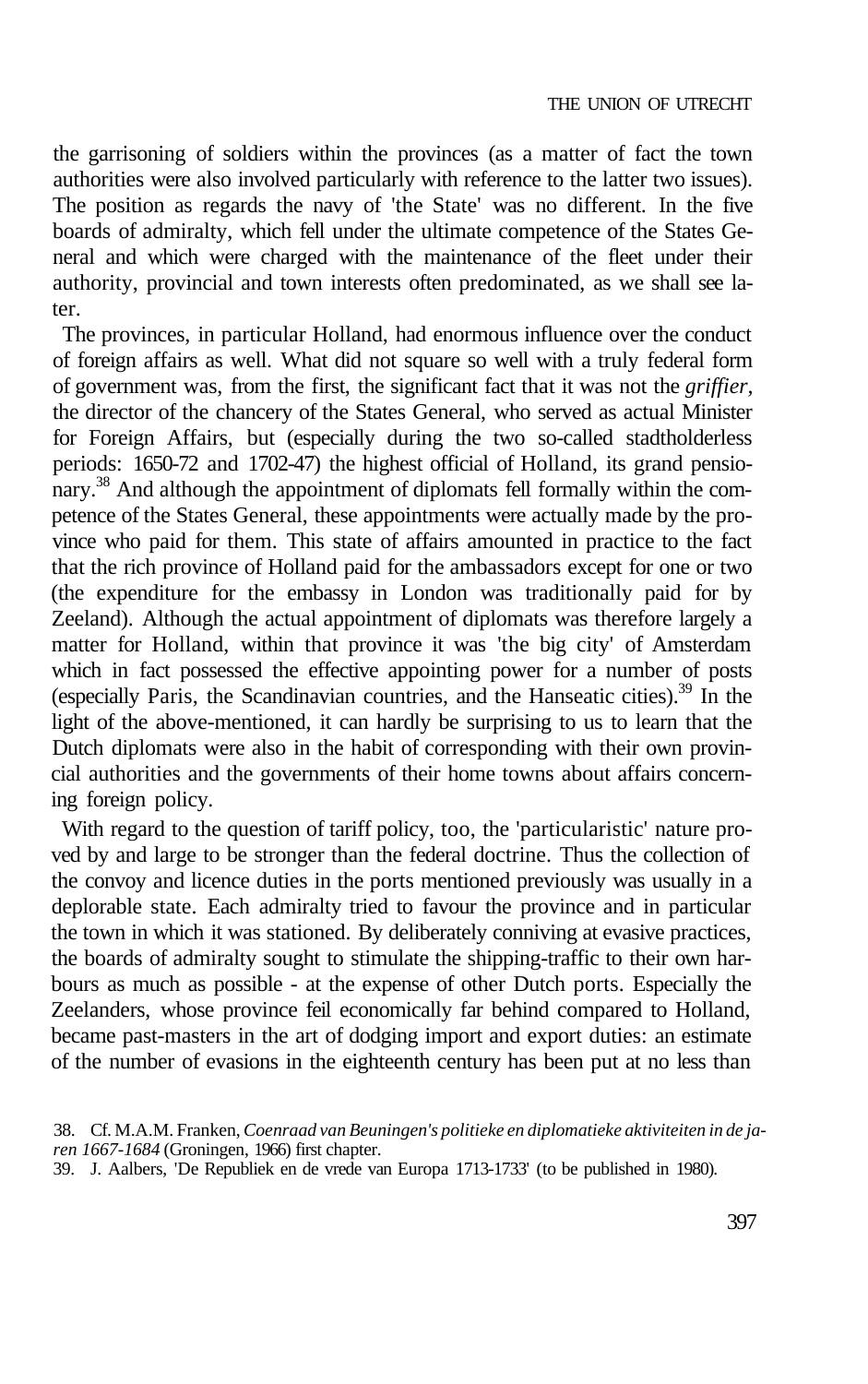### I.C. BOOGMAN

80 per cent. $40$  Clause 18 of the Union, which among other things prohibited the provincial authorities from imposing heavier taxes on inhabitants of other provinces than on their own subjects, likewise remained a dead letter. The provinces (indeed the towns as well), which all had their own system of taxation, deliberately aimed at favouring their own subjects as much as possible: goods from other provinces were as a rule more heavily taxed than their own products, while transit duties (equally contrary to clause 18) were also imposed. $4^1$ 

Although most provinces undoubtedly formed a stronger unity than the Generality, it is nevertheless true that the provincial rulers often had great difficulty in restraining the urge for independence on the part of quarters and towns. In many of the towns there was clear evidence of city-state tendencies both in the political and in the economie spheres. For someone like Grand Pensionary Johan de Witt, it proved to be a difficult task

to avoid..., that the bond of the whole body of Holland and West Friesland and the authority of the Estates do not fall into decay and the individual members become altogether independent of the united body.<sup>42</sup>

The union between Holland and Zeeland formed in 1576 in many respects still retained the character of a league of towns and also later Holland continued to show features of a league of city-states. These 'city-states' could often take up very recalcitrant and arbitrary positions. For their aim was to stimulate their own town interests at all costs, if necessary at the expense of the other towns of the province. Thus it was a fairly common practice for the government of a Holland town to encourage a certain laxity in respect of the collection of the provincial duties in its town; in this way it was hoped to strengthen the competitive position of the urban enterprises and at the same time to make more attractive the settlement in the town of able businessmen and labourers from elsewhere.<sup>43</sup> With regard to the right to follow a profession or trade, the local residents were generally speaking otherwise clearly favoured (through the guild regulations). Finally, I should like to note in this connection that the importance of the town within the government system of the Republic is furthermore evident from the great weight which was attached to urban citizenship. By acquiring the citizenship of a town one also became a subject of the province concerned. It was only after the demise

<sup>40.</sup> Johan de Vries, 'De ontduiking der convooien en licenten in de Republiek tijdens de achttiende eeuw', *Tijdschrift voor Geschiedenis,* LXXI (1958) 358 ff.

<sup>41.</sup> Fruin, *Staatsinstellingen,* 387.

<sup>42.</sup> *Brieven van Johan de Witt,* II, Werken van het Historisch Genootschap, 3d series, XXV (1909) 397.

<sup>43.</sup> Aalbers, 'De Republiek en de vrede'.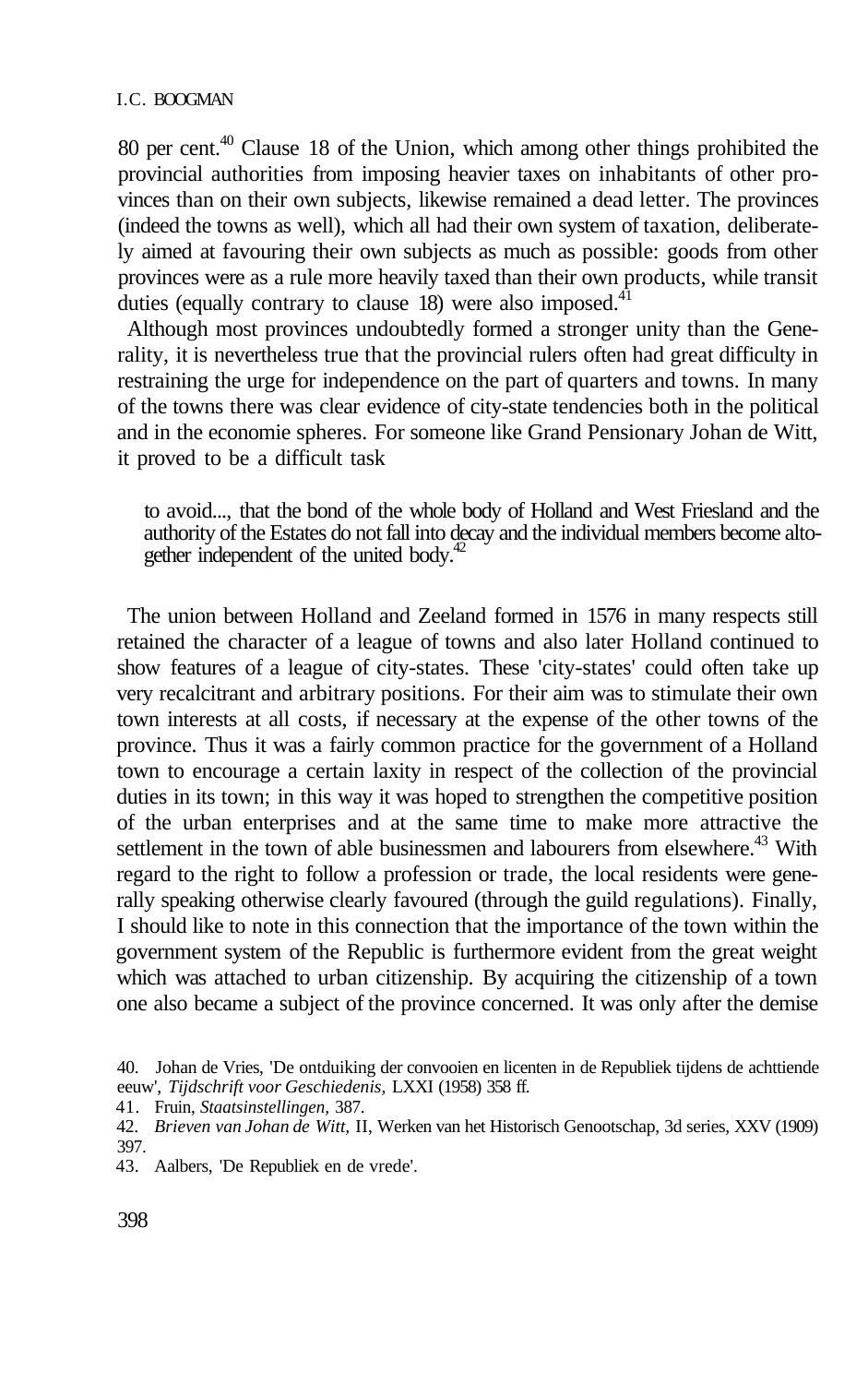of the old Republic in 1795 that a national Dutch citizenship was introduced.<sup>44</sup> Must we now conclude, on the basis of the foregoing, that the Republic of the United Netherlands was not a federal State but a confederation of States? This conclusion does not seem justified either. When we compare the federal structure of the Republic with that of the Swiss Confederacy or with that of the nineteenthcentury German Confederation, what stands out is how much stronger the federal character was in the case of the Dutch 'State'. It goes without saying that, in this case too, the intractable historical reality proves not to lend itself to being squeezed into the straitjacket of a theoretical model: the Dutch Republic must undoubtedly be considered as a *mixtum compositum:* a confederation of States with some essential features of a federal State.

The Dutch 'confederative federation' was one of the hegemonic kind. Just as Prussia called the tune in Bismarck's German federal State, so in the case of the Dutch Republic the province of Holland assumed a dominant position. Very appropriately, it has been remarked that the Republic consisted of Holland and six allies.<sup>45</sup> Buzanval, who was French ambassador at The Hague about 1600, observed already that Holland was 'la meilleure pièce du harnois, et le reste ne sont qu'accessoires et comme frontières'.<sup>46</sup> It is therefore quite understandable that already soon after the foundation of the Republic the word Holland became, in practically all languages, the usual *(pars pro toto)* designation for the whole of the United Provinces. In this regard, a highly typical instance is the mistake made by the French king, Henry IV, when he once gave Oldenbarnevelt, the *advocaet*  (Grand Pensionary) of Holland, the title of 'advocat général des Sieurs Estats Généraulx des Provinces Unies des Pais-Bas'!<sup>47</sup> It was of course an obvious choice when not Utrecht but The Hague became the seat of the States General in 1588.

The loose federal form of government afforded Holland, as we have already seen, good opportunities to assert its natural ascendancy. Important in this respect was of course the cardinal fact that the wealthy maritime province was as a rule better able to fulfil its heavy financial commitments to the Generality than the other provinces. It moreover turned out that Holland was sometimes prepared to come to the aid of the admiralties financially and to make advances to

47. S.P. Haak, ed., *Johan van Oldenbarnevelt. Bescheiden betreffende zijn staatkundig beleid en zijn familie,* I, *1570-1601,* Rijks Geschiedkundige Publicatiën, LXXX (The Hague, 1934) 370, 371.

<sup>44.</sup> Cf. S.J. van Geuns, *Proeve eener geschiedenis van de toelating en vestiging van vreemdelingen in Nederland tot het jaar 1795* (Schoonhoven, 1853) 290-92.

<sup>45.</sup> See H. Wansink, 'Holland and Six Allies: the Republic of the Seven United Provinces', in J.S. Bromley and E.H. Kossmann, eds., *Britain and the Netherlands,* IV (The Hague, 1971).

<sup>46.</sup> Cf. G.W. Vreede, *Lettres et négociations de Paul Choart, seigneur de Buzanval, ambassadeur ordinaire de Henri IV en Hollande, et de François d'Aerssen, agent des Provinces Unies en France (1598, 1599), suivis de quelques pièces diplomatiques concernant les années 1593-1596 et 1602-1606*  (Leiden, 1846) 129.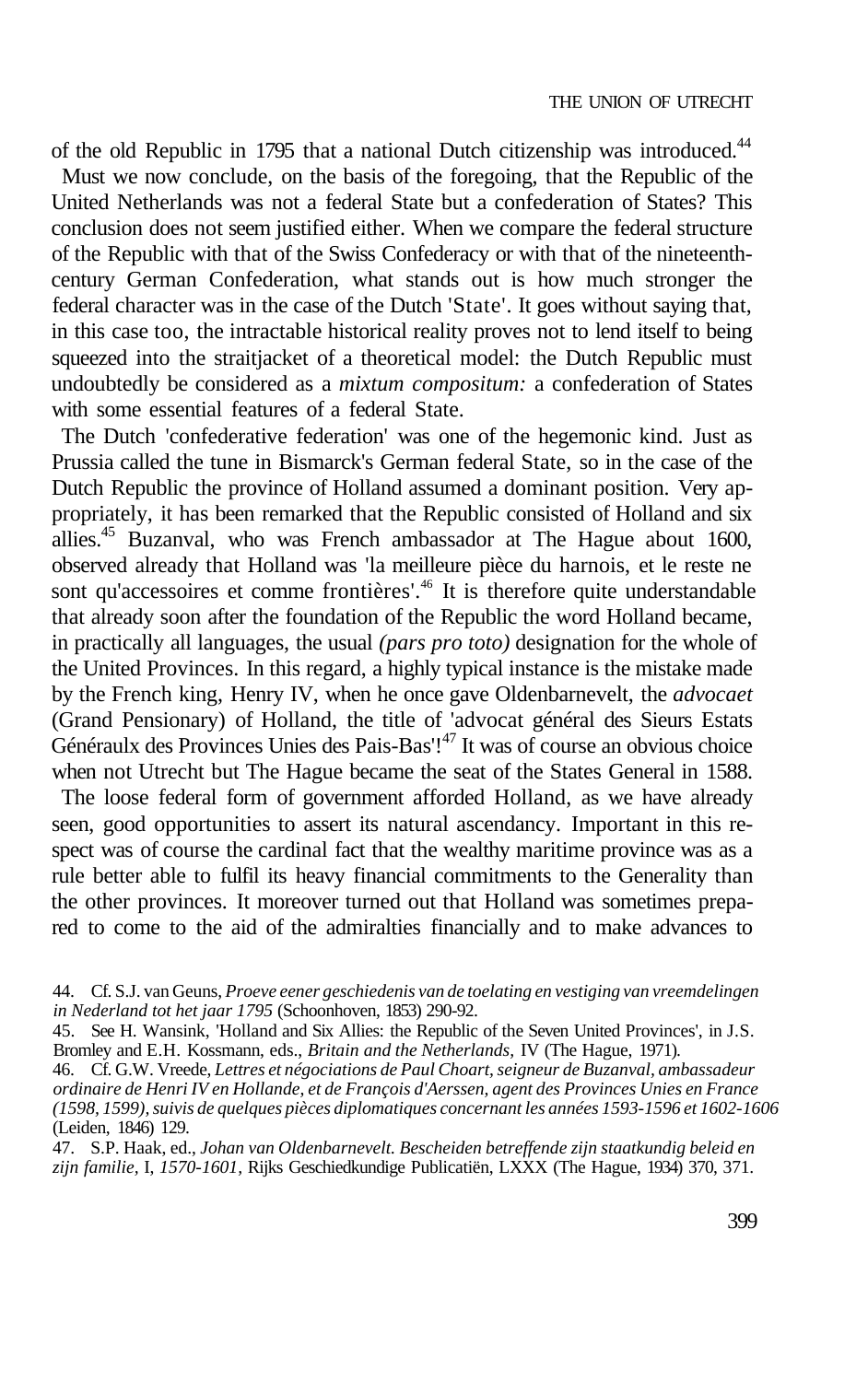#### J.C. BOOGMAN

other provinces on their quotas owed to the Generality. Holland's federalmindedness had its firm base in the material interests of the province: with a view to the huge worldwide economic interests it was precisely this very province, this global commercial centre, which profited by a sound and efficient functioning of the Generality system. Therefore Holland's political leaders, men like Oldenbarnevelt and De Witt, could hardly avoid playing a leading role on the 'national stage'. Indeed, De Witt in particular, became, as a permanent member of the delegation of the Estates of Holland to the States General, the driving force of the *besognes* (committees) of the States General. These *besognes,* which had long been mere advisory committees, acquired - above all through his participation more and more the character of government organs.

The tendency of the spokesmen of Holland's political elite to regard the Republic as their own dominant province, enlarged by a few appendages, could not but evoke opposition on the part of the so much weaker outer provinces. These consequently often sought support from the House of Orange in order to counterbalance what was feit by them to be the oppressive preponderance of Holland. When Holland's ruling class, however, was united and was also willing to make financial sacrifices, the hegemonie province generally succeeded in having its resolutions approved by the States General. However, if there was discord in Holland, if there were groups, factions or towns which vigorously opposed one another, then it was possible for an anti-Holland coalition to impose its will upon the powerful province. A most striking instance in this regard is the downfall of Oldenbarnevelt and his party in 1618. That downfall and the concomitant decapitation of the *advocaet* (grand pensionary) must primarily be attributed to the fact that powerful cities like Amsterdam and Dordrecht had chosen the side of Oldenbarnevelt's opponents (Stadtholder Prince Maurits and his adherents).<sup>48</sup>

Vehement contradictions and serious conflicts between the House of Orange and the Holland regents were practically inevitable: on the one hand, the Estates of Holland regarded themselves as sovereign and the stadtholder as formally their servant and subject; on the other, this 'servant', who in fact assumed a semi-monarchical position, possessed influence over the composition of the sovereign Estates through the powers invested in him in respect of the election of town governments and councils.

In addition, there were the fundamental contradictions in the field of foreign policy. Once Holland had won commercial hegemony, the Estates of the province strove as far as possible to maintain the *status quo.* Peace and quiet and commerce had become the watchwords of Holland's policy. All this implied res-

<sup>48.</sup> Cf. J.C. Boogman, 'De terechtstelling van Johan van Oldenbarnevelt', in *Vaderlands Verleden in Veelvoud* (The Hague, 1975) 230.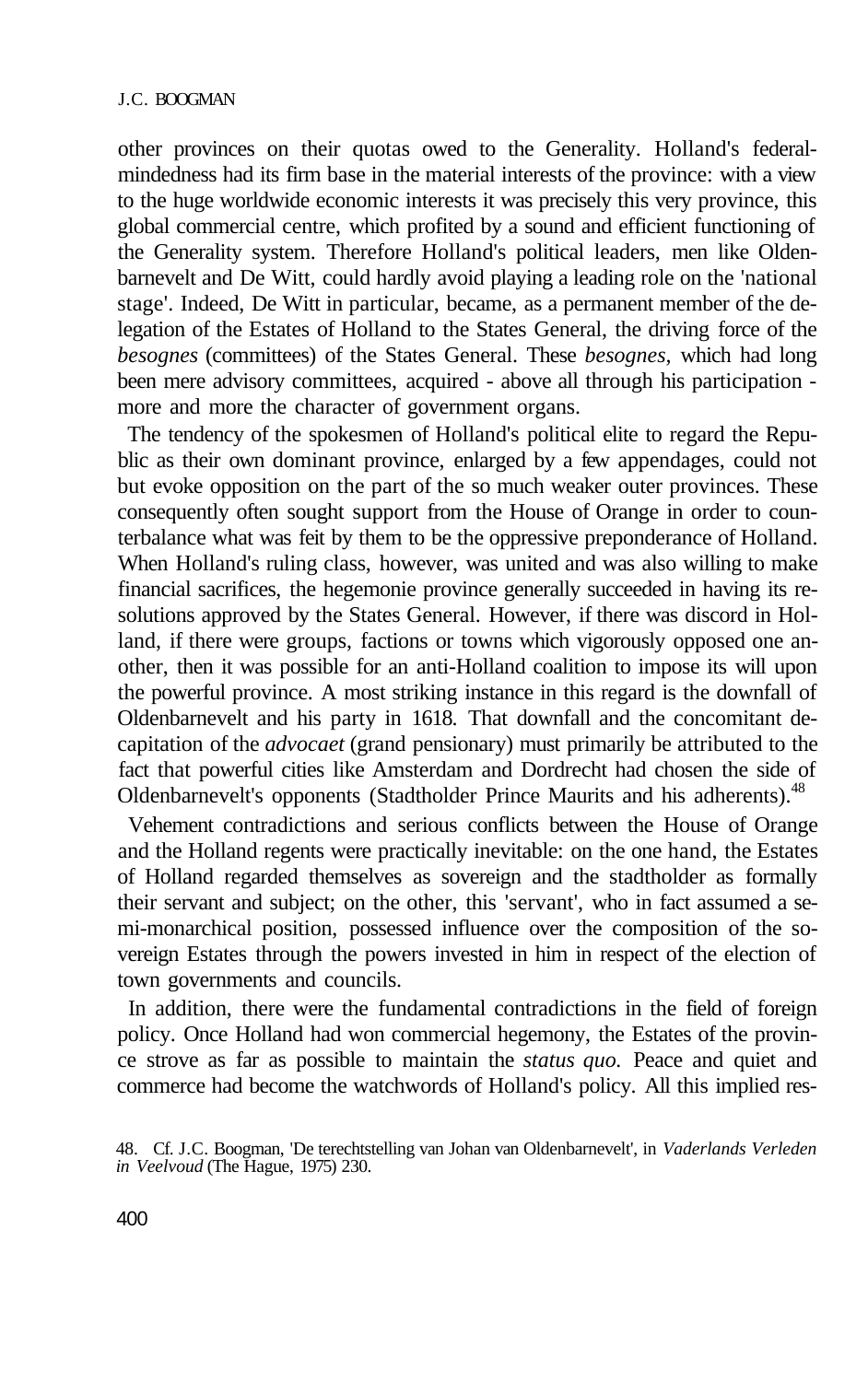pect for international law *(pacta sunt servanda)* as well. The pacifism of the Hollanders, not idealistic but utilitarian, went hand in hand with, in theory at least, a policy of abstention and non-commitment and a tendency to isolationism. This was also due to a certain apprehensiveness about falling victim to the aspirations and machinations of vainglorious, bellicose and expansionist potentates. The political elite of Holland showed an utter distaste for territorial expansion; indeed, there are occasional signs within that circle of a certain tendency towards territorial contraction.

In contrast with the maritime commercial Holland tradition, $49$  the princes of Orange, who in case of conflicts used to be backed by the more insignificant land provinces, the orthodox calvinists and the, partly foreign, officers of the hired army, were more representative of the current monarchical-continental element: especially in the period 1625-50 they aspired to a monarchical position and strove for territorial expansion.

The siding of Orange with the outer provinces against Holland always took place under the banner of the federal union ideal. As a defence against this tactic the Hollanders were wont to appeal to the principle of absolute provincial sovereignty. In this view, the 'State' was therefore regarded as merely a confederation of seven sovereign provinces. Declarations of this nature need not be taken all too seriously; for they formed too much an element of a political defence strategy and ideology. The policy of Holland in normal circumstances can in any event better be characterized as Generality policy, as federal policy rather than as 'particularism'. It was precisely the land provinces which were more afflicted with this latter phenomenon. Their co-operation with the princes of Orange was generally indeed determined far more by their own provincial interests than by federal ideals or feelings of loyalty and attachment to the House of Orange. Geyl's thesis that the representatives of Zeeland and of the land provinces in the States General at the time of Frederik Hendrik were 'yes-men', creatures of the prince,<sup>50</sup> therefore seems difficult to maintain: the vast majority of them were no princely lackeys but genuine provincialists, who, however, joined forces with the Oranges when they deemed it desirable with a view to the furtherance of their own provincial interests.<sup>51</sup>

One should otherwise bear in mind that the anti-Holland coalition of Orange with Zeeland and the land provinces was more exception than rule. Particularly the so-called stadtholderless periods naturally often provided Holland with

<sup>49.</sup> Cf. J.C. Boogman, 'Die holländische Tradition in der niederländischen Geschichte', *Westfälische Forschungen,* XV (1962).

<sup>50.</sup> Cf. P. Geyl, *Geschiedenis van de Nederlandse Stam,* I, 443.

<sup>51.</sup> Cf. F.J.L. van Duim, 'Het Besogne van de gedeputeerden te velde 1625-1647' (unpublished graduate student essay, Utrecht, 1978).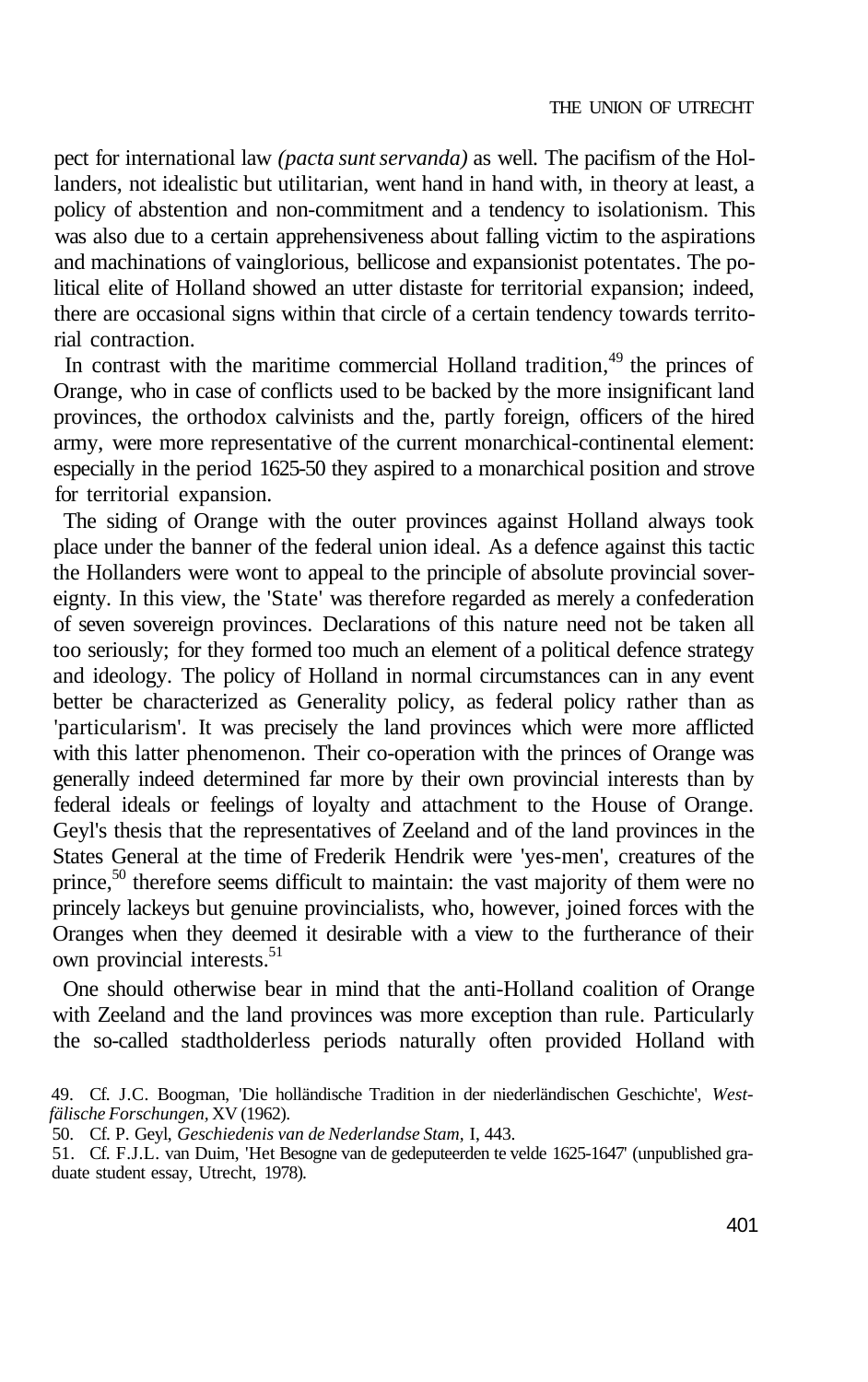good opportunities to assert its ascendancy and to fulfil its natural role as federal co-ordinator and stimulator. As a matter of fact, the princes of Orange were also, with a view to their own interests, usually (especially after the political crisis in the middle of the seventeenth century) prudent enough to give due consideration to the interests and wishes of the hegemonie province.

We have already remarked that the form of government of the Republic provided urban and provincial authorities with highly favourable opportunities to promote seriously the real interests of their citizens and we have also seen that in the United Provinces the State was already at an early stage regarded as a function of society. Although the political power in the Republic was the monopoly of a political and social elite, it used generally, at any rate in the sixteenth and seventeenth centuries and especially in Holland, to come up for the material interests of the burghers, in particular of the merchants as far as Holland is concerned. The innumerable pamphlets which were published also show to what extent there existed an interest in public affairs among broad layers of the population, at least in the towns. And when we compare the foreign policy of the Republic with that of the monarchies, it will indeed become apparent to us that in the case of the United Provinces the issue of *secretesse,* the secrecy in respect of important affairs of State, was handled in the most deplorable manner; but can we, with regard to the policy itself, deny that the Dutch foreign policy, based as it was on a consistent furtherance of economie and, in particular, commercial interests, by and large made a more rational and coherent impression than the at times rather capricious policy of many of the courts? In the Dutch case we have to do with an interesting modern variant of *raison d'état* politics.<sup>52</sup>

There is, however, a reverse side to the medal as well. Because towns, quarters and provinces did everything in their power to further their own interests, the federal system often functioned rather badly. Very often it proved to be exceptionally difficult to arrive at a decision: so many interests had to be taken into consideration; there were so many sovereign or semi-sovereign official bodies which had to give their approval that in many cases it is little short of a wonder that any decision was taken at all. By means of a tactic of compromise and accommodation it was often possible to keep the machinery of the federal State going. Especially later, in the eighteenth century, it would, however, repeatedly prove to be impossible - in case of major clashes of interests - to solve important problems. Particularly at this time there emerged the deleterious effects of the absence of proper arbitration regulations and of a decision-making procedure, which would lay down binding majority decisions also in matters involving financial consequences.

52. Cf. Boogman, 'The raison d'état-politician Johan de Witt'.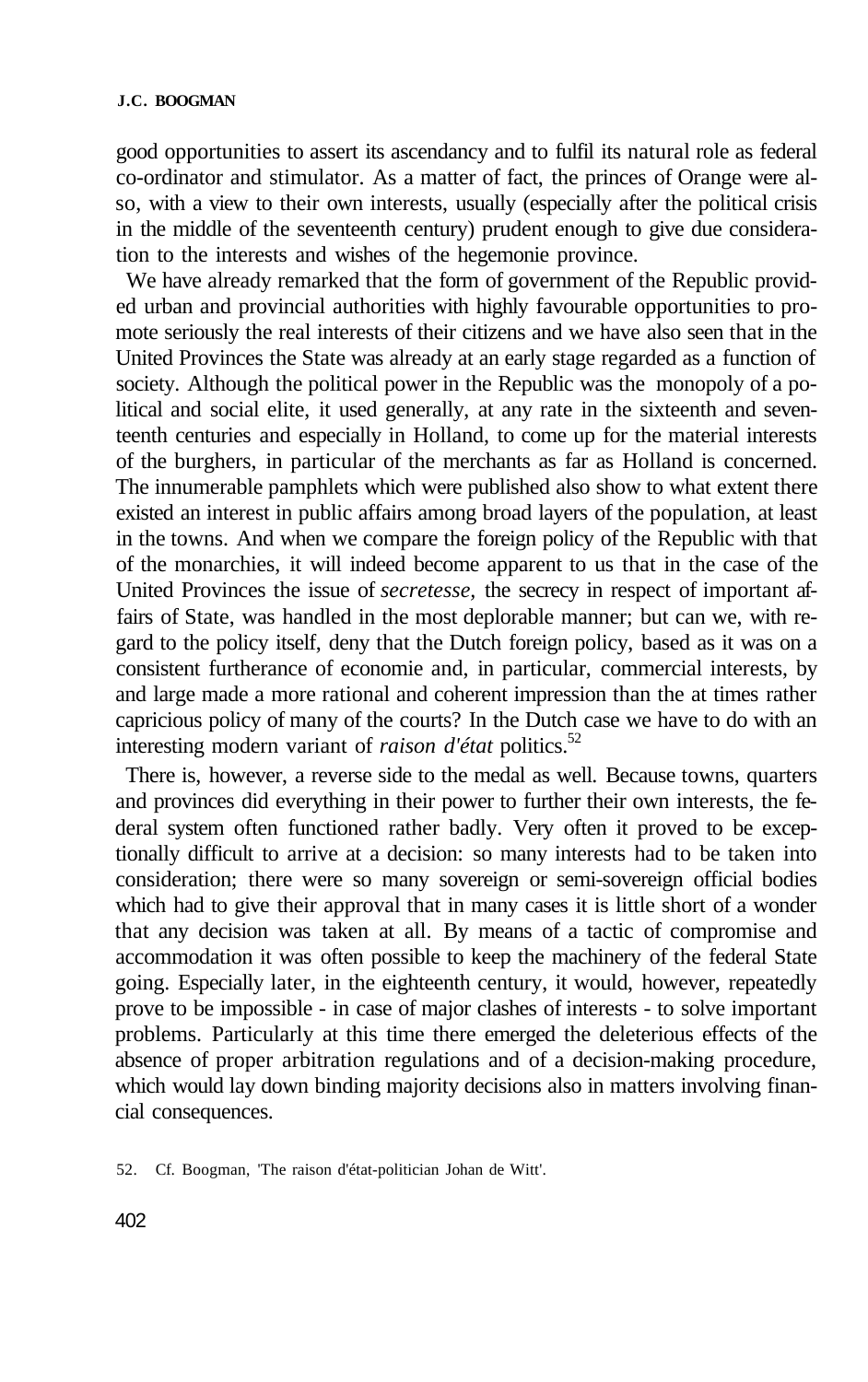The impasse into which the federal system got itself in the eighteenth century cannot in the first instance be attributed to constitutional and procedural flaws. For these were already present in the seventeenth century. Yet the federal system continued to function then - albeit often with great difficulty. As an explanation of the federal relapse in the eighteenth century one should undoubtedly point to factors of an economic-and financial-fiscal nature. Particularly many towns in Holland suf fered as a result of the economic stagnation in the eighteenth century. Under the heavy pressure of the unfavourable economic circumstances, the town governments of Holland were then more than ever before bent above all on the safeguarding of their own town interests. All this led naturally to an intensification of the differences and rivalries between the towns, which in turn had as consequence that the Estates Assembly of Holland fell victim to dissension and powerlessness. This process of disintegration was greatly stimulated by difficulties and conflicts in the financial and fiscal spheres.

As a result of the wars waged by the Republic, especially the public debt of Holland, which had to bear the lion's share of the financial burdens of the Generality and whose population was moreover taxed more heavily than the inhabitants of the other provinces, increased enormously. The War of the Spanish Succession in particular had brought Holland to the edge of the financial precipice: after the war the province had to spend about 70 per cent of its annual revenue on the necessary expenditures relating to its public debt. After the peace of Utrecht, the attempts at financial reconstruction, however, led to much domestic discord, especially between Amsterdam, which proportionately bore too little a share of the provincial burdens, and a coalition of other Holland towns. The disastrous consequence of these violent differences was that the hegemonic province, particularly in the years before 1730, did not prove to be capable of fulfilling its traditional role as leader. Because of the antagonisms and conflicts within the ranks of the 'allies', an urgent need for strong leadership on the part of Holland was, however, also felt in these years. $53$ 

There was undoubtedly a close connection between the problems sketched above and the phenomenon of war. In addition, an even more important direct relation has to be noted between the phenomenon of war and the functioning of the federal system of the United Provinces. We are referring here to the cardinal fact that the federal system of the Republic only functioned reasonably well under the pressure of war or the threat of war. Once this pressure fell away in a long period of peace, once the steam was off the kettle, so to speak, then the fe-

<sup>53.</sup> See J. Aalbers, 'Holland's Financial Problems (1713-1733) and the Wars against Louis XIV', in A.C. Duke and CA. Tamse, eds., *Britain and the Netherlands,* Vol. VI, *War and Society* (The Hague, 1977).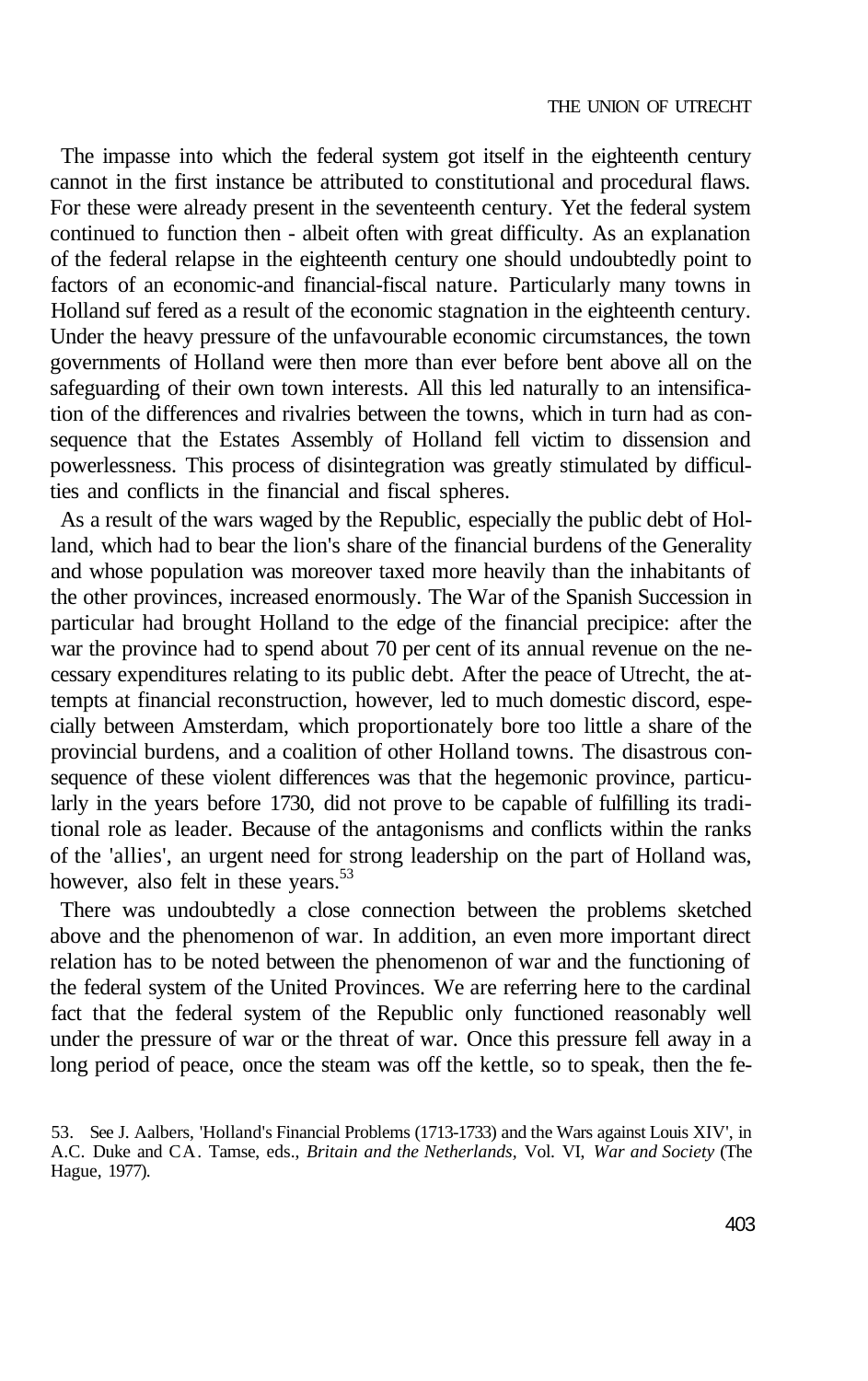deral machinery could not function properly and the danger of political stagnation and disintegration turned out to be very real indeed. During the years 1713- 95, an outstanding example of a period of real peace for the Republic, in which it was forced by financial needs alone to pursue a policy of neutrality and noncommitment, all this was to become all too sadly true. The course of events outlined here also had an undeniably paradoxical element: the Dutch Republic, which owed its existence in large measure to armed resistance and war, began in course of time, especially under pressure of Holland, to pursue a policy of peace and political neutrality and non-commitment; the practical implementation of such a policy now proved to have such a disintegrating effect politically that attempts at constitutional reforms like those of Simon van Slingelandt, grand pensionary (1727-36), were doomed to failure.<sup>54</sup> At the close of the century, the formerly so glorious Republic would prove to have outlived itself and the same can be said of its 'constitution', so revered by many, the Union of Utrecht.

# III

The reputation of the Union of Utrecht underwent a surprisingly rapid decline at the end of the eighteenth century. In the troubled years of the 1780s, the anti-Orangist and anti-oligarchie reformist Patriots showed themselves to be still convinced supporters of a federal system (in conformity indeed with the ideas of Montesquieu and especially those of Rousseau). This is all the more remarkable because in the Patriotic movement, which can also be considered as an emancipation movement of the land provinces against the predominance of maritime and commercial Holland, there was manifested very clearly a supra-provincial, even nationalistic, Dutch consciousness. We have, however, seen already that also within the circles of the Patriots the Union of Utrecht was highly regarded. It is true that they did wish to reform and strengthen the Generality system, but the startingpoint of any reforms should be the Union of Utrecht, that 'masterpiece of statecraft'.<sup>55</sup>

When a French military invasion in 1795 put an end to the old Republic, which was subsequently transformed into the Batavian Republic, the federalist progressives of the 1780s, however, turned out in the main to have become passionate champions of the idea of a unitary State. The catastrophe of 1787, the Orangist restoration as a result of the intervention of a Prussian army, had ap-

<sup>54.</sup> *Ibidem.* 

<sup>55.</sup> See G. J. Schutte, 'Van grondslag tot breidel der vrijheid. Opvattingen over de Unie van Utrecht in het laatste kwart van de achttiende eeuw', in Groenveld and Leeuwenberg, eds., *De Unie van Utrecht,* 204.

See also E.J. van Himbergen, 'Grondwettige Herstelling', *Kleio,* XIX (1978) 266.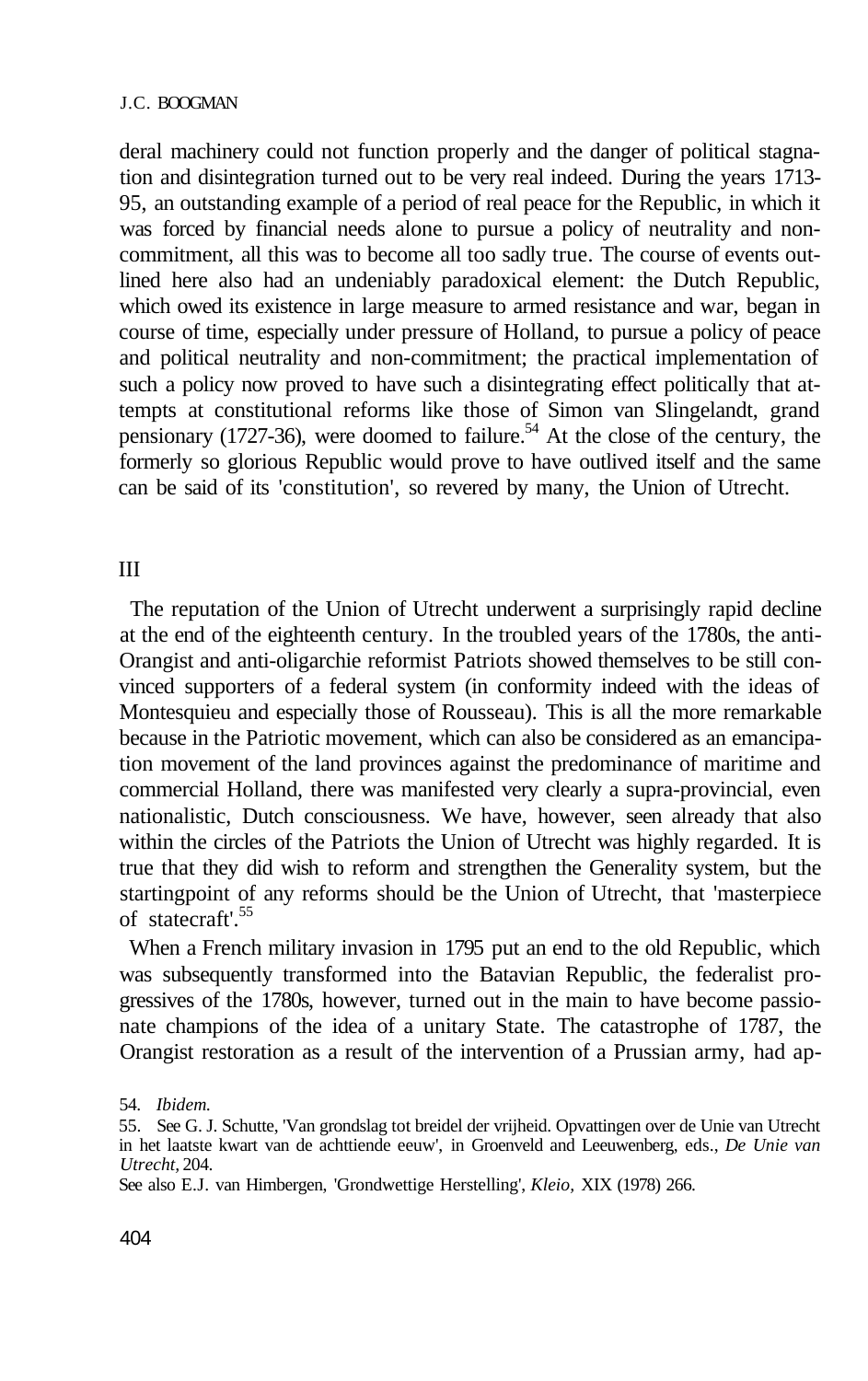parently affected the federal convictions of many Patriots seriously. And then of course there was the French example: particularly many Patriots, who had taken refuge in France, became convinced of the excellence of the ideal of a unitary State which appeared to have been realized there. After the revolution of 1795, the Dutch radicals, in any event, did not show any appreciation whatsoever of the old federal system. With regard to the Union of Utrecht, they likewise felt only profound contempt: in their eyes it was 'the Gothic monstrosity, the hideous constitutional abortion'.<sup>56</sup>

The National Assembly, which was elected very democratically (apart from the exclusion of the Orangists), indeed adopted a principled resolution in December 1796, notwithstanding the opposition of the federalist 'party', that 'Absolute Unity and Indivisibility' would form the foundation of the constitution to be drawn up for the Dutch nation. Its acceptance undoubtedly entailed a clear victory for the unitarists over the federalists. However, it has to be pointed out emphatically that the radicals, who were also called Jacobins or democrats, were only able to be victorious thanks to the support of a third 'party': the moderates.

While the unitarists as well as the federalists drew their largest support from the outer provinces, the moderates constituted a typically Holland grouping. They are in particular to be considered as the exponents of the Holland bourgeoisie, especially of the big merchants, the bankers and, in their wake, the rentiers. The highly realistic opinions of the moderates on economic and political issues fitted perfectly well into the old Holland commercial tradition. Their preference for the unitary State (in fact just like their aversion to the extreme centralism of the radical unitarists) was first and foremost based on the interests of Holland. In the preceding period these interests had often suffered so much as a result of the stagnation and disintegration of the federal system of government that they were of the opinion that serious consideration ought to be given to the introduction as a trial - of a not too extreme form of a unitary system. In this way the promotion of essential Holland interests would probably be served better than under the *ancien régime.* Van de Spiegel, the last grand pensionary of the old order (1787- 95), had, for that matter, already remarked once that Holland would have to develop into the Generality ('Il faut que la Hollande devienne la Généralité').<sup>57</sup>

Underlying the unitarianism of the Holland moderates was at the same time the conviction that the unitary State would provide Holland in particular with definite concrete advantages in financial and fiscal spheres. While Holland's debt amounted to 455 million guilders, the total debt of the remaining provinces only came to 155 millions. Amalgamation of the provincial debts, a logical conse-

<sup>56.</sup> Cf. P. Geyl, 'De Bataafse Revolutie', in *Vaderlands Verleden in Veelvoud,* 424.

<sup>57.</sup> H. Wansink, 'Holland and Six Allies', 145.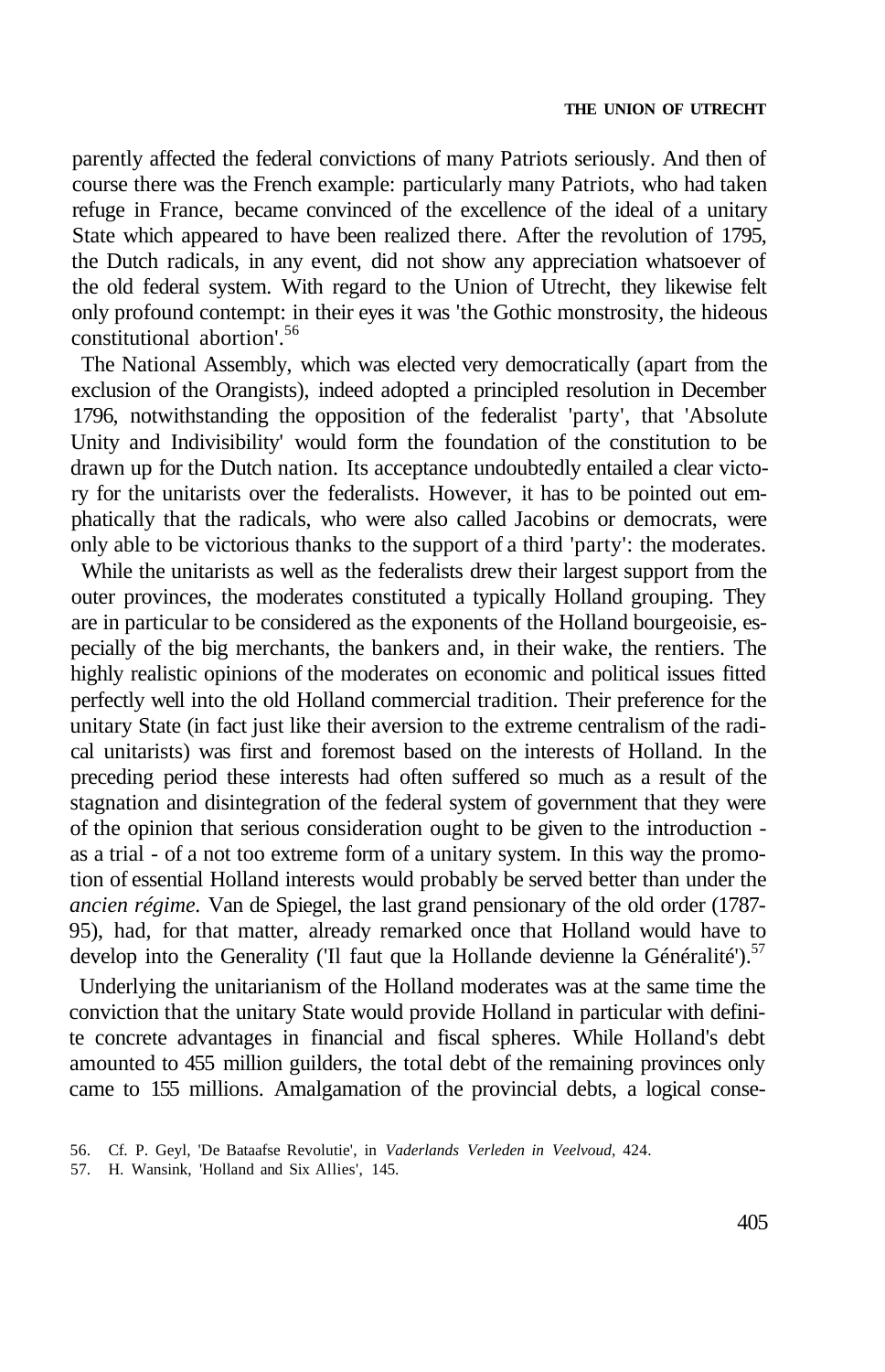quence of the foundation of a unitary State, would thus greatly benefit Holland. As a matter of fact that province would equally have profited by the introduction of a general uniform system of taxation: in Holland the taxes amounted annually to more than 25 guilders per head of the population, in Gelderland to 8 guilders and in Overijssel to 6.7. With the support of radical collaborators the moderates in Holland indeed succeeded in achieving their aims in the financial and fiscal fields.<sup>58</sup> Holland's preponderance, accordingly, proved to be decisive in a period of revolutionary commotion as well.

The transformation from a federation into a unitary State naturally marks a significant caesura in the political development of the Netherlands. History, however, continued to play a role in this case as well: federal traditions proved to be more tenacious than the radicals had bargained for. Their extreme centralist regime, established with French assistance in 1798, had therefore to be replaced three years later by a far less centralizing system of government. This change no doubt fits well into the total context of the Dutch political development which, in comparison with that of other European countries, shows a large measure of continuity.

That the Dutch 'revolution' was so much more moderate than the French revolution, and that a radical regime like that of 1798 was unable to maintain itself, is therefore understandable enough. The fact is that the revolution in France, much more than the revolution in the Netherlands, had been a social revolution: the bourgeosie in the Dutch Republic during the *ancien régime* had enjoyed infinitely more opportunities for development than in France. In the Republic the issue at stake was above all one of political reforms: of the very necessary strengthening of the central organs of State, which had been urged for generations, and of the integration of the bourgeoisie into the political elite, the desirability of which had already been advocated in the seventeenth century.<sup>59</sup>

Politically, the *ancien régime* in the Northern Netherlands contrasted favourably with France insofar as there were proportionately more persons with practical administrative experience in the Dutch Republic than in the French monarchy. Thus the representatives of the French Convention, in their reports about the recently liberated, or conquered, Republic, were more than once struck by the considerable number of individuals available there who had experience in the management of public af f airs.<sup>60</sup> It is plausible that an extreme centralist regime such as that of 1798, was also on that account out of harmony with the situation in the Northern Netherlands.

59. Cf. P. Geyl, *Napoleon. Voor en tegen in de Franse geschiedschrijving* (Utrecht, 1946) 378.

<sup>58.</sup> Cf. E.H. Kossmann, 'The Crisis of the Dutch State 1780-1813: Nationalism, Federalism, Unitarism', *Britain and the Netherlands,* IV, 171-75.

<sup>60.</sup> P. Geyl, 'De Bataafse Revolutie', 426.